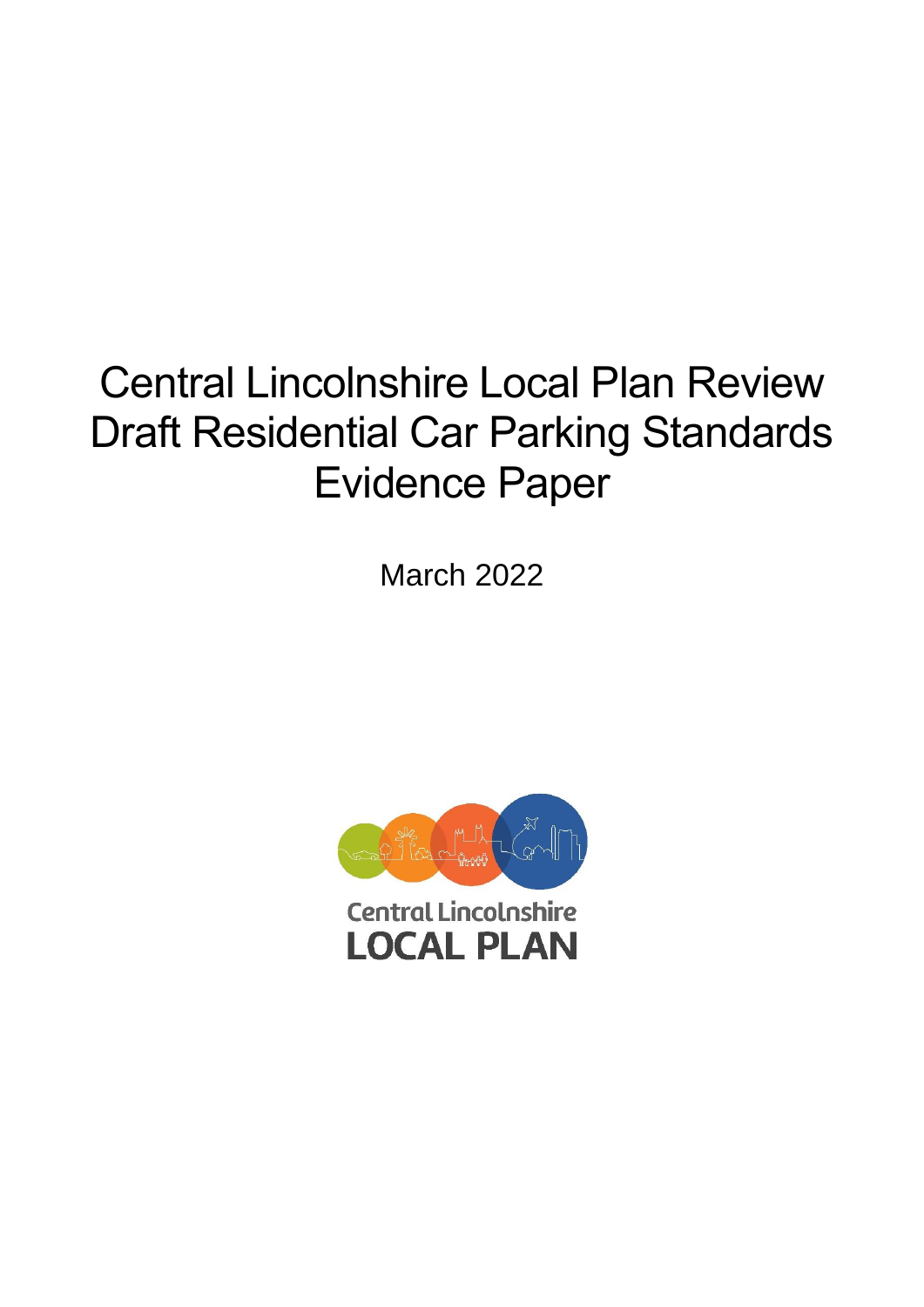# **Contents**

| 1. |            |                                                                                       |  |
|----|------------|---------------------------------------------------------------------------------------|--|
| 2. |            |                                                                                       |  |
| 3. |            |                                                                                       |  |
| 4. |            |                                                                                       |  |
| 5. |            |                                                                                       |  |
| 6. |            |                                                                                       |  |
| 7. |            |                                                                                       |  |
| 8. |            | Central Lincolnshire Residential Parking Standards - Preferred Option Refinement.  17 |  |
| 9. |            |                                                                                       |  |
|    | Appendix A |                                                                                       |  |
|    | Appendix B |                                                                                       |  |
|    | Appendix C |                                                                                       |  |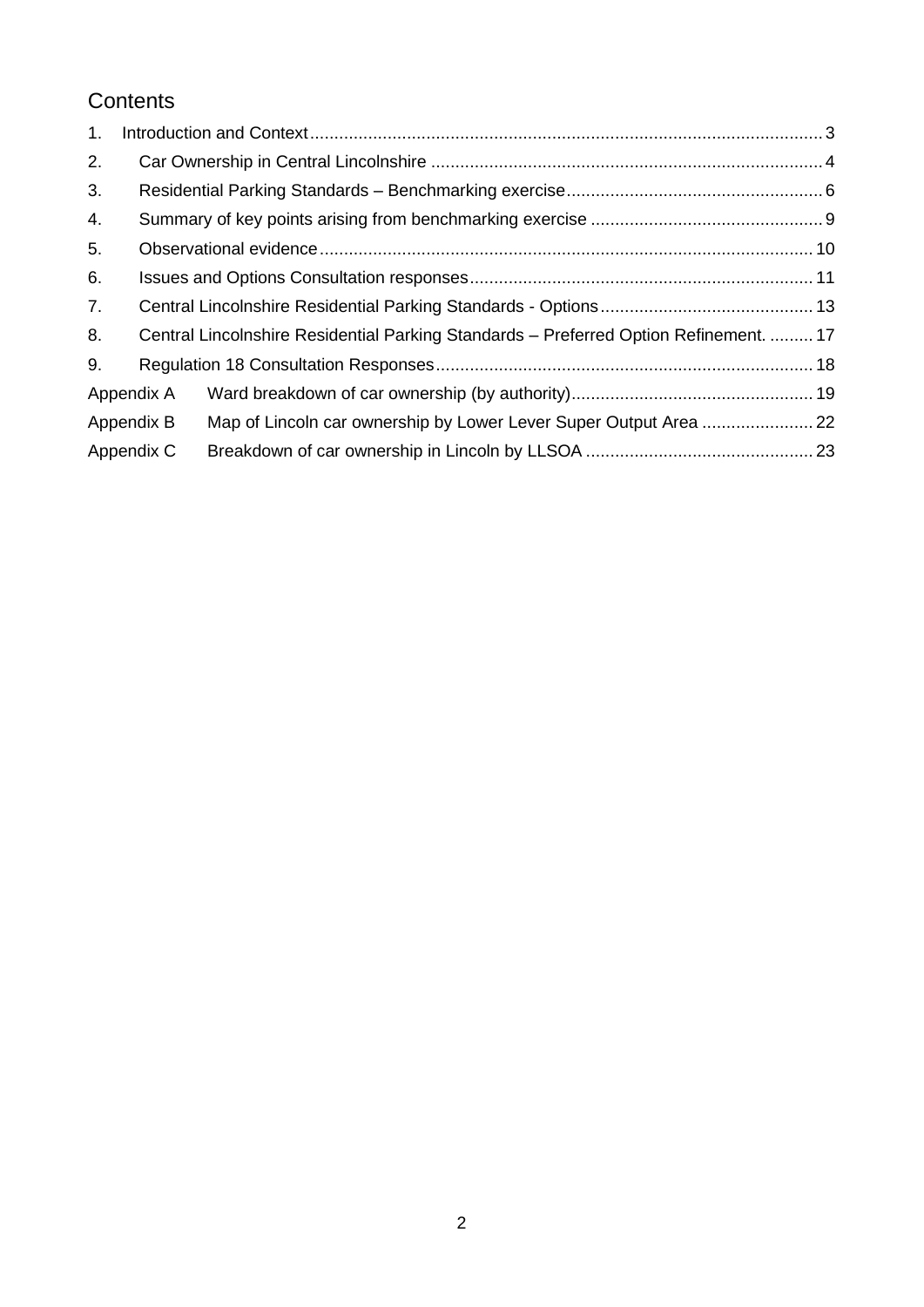## <span id="page-2-0"></span>**1. Introduction and Context**

1.1 The Adopted Central Lincolnshire Local Plan does not contain specific standards for vehicle and cycle parking in new developments. It has been highlighted that the current policy approach would be improved by the inclusion of specific parking standards to provide a more robust position for the Central Lincolnshire Authorities. In addition to this the revised NPPF was published in February 2019, including a revised national policy approach to parking standards.

#### **National Policy**

1.2 Prior to the publication of the NPPF (2012) parking standards were stated as maximum with the intention of seeking to reduce the use of private vehicles through the reduction in parking. The last Local Plans adopted by the individual authorities were all adopted prior to the publication of the NPPF (2012), therefore, all quoted parking standards are maximum standards. The NPPF (2019) states, in relation to parking standards at paragraph 105:

> "*If setting local parking standards for residential and non-residential development, policies should take into account:*

- *a) The accessibility of the development;*
- *b) The type, mix and use of development;*
- *c) The availability of and opportunities for public transport;*
- *d) Local car ownership levels; and*
- e) *The need to ensure an adequate provision of spaces for charging plug in and other ultra-low emission vehicles*."
- 1.3 And at paragraph 106:

"*Maximum parking standards for residential and non-residential development should only be set where there is a clear and compelling justification that they are necessary for managing the local road network, or for optimising the density of development in city and town centres and other locations that are well served by public transport (in accordance with chapter 11 of this framework). In town centres, local authorities should seek to improve that quality of parking so that it is convenient, safe and secure, alongside measures to promote accessibility for pedestrians and cyclists*."

#### **Local Policy**

1.4 Policy LP13: Accessibility and Transport of the adopted Central Lincolnshire Local Plan (2017) states:

> *"…All developments should demonstrate, where appropriate, that they have had regard to the following criteria:…*

> *q. Ensure that appropriate vehicle, powered two wheeler and cycle parking provision is made for residents, visitors, employees, customers, deliveries and for people with impaired mobility. The number and nature of spaces provided, location and access should have regard to surrounding conditions and cumulative impact and set out clear reasoning in a note submitted with the application (whether that be in a Design and Access Statement/ Transport Statement/ Transport Assessment and/or Travel Plan as appropriate, depending on the nature and scale of development proposed)*."

1.5 This evidence report has been prepared to set out how the proposed parking standards have been developed.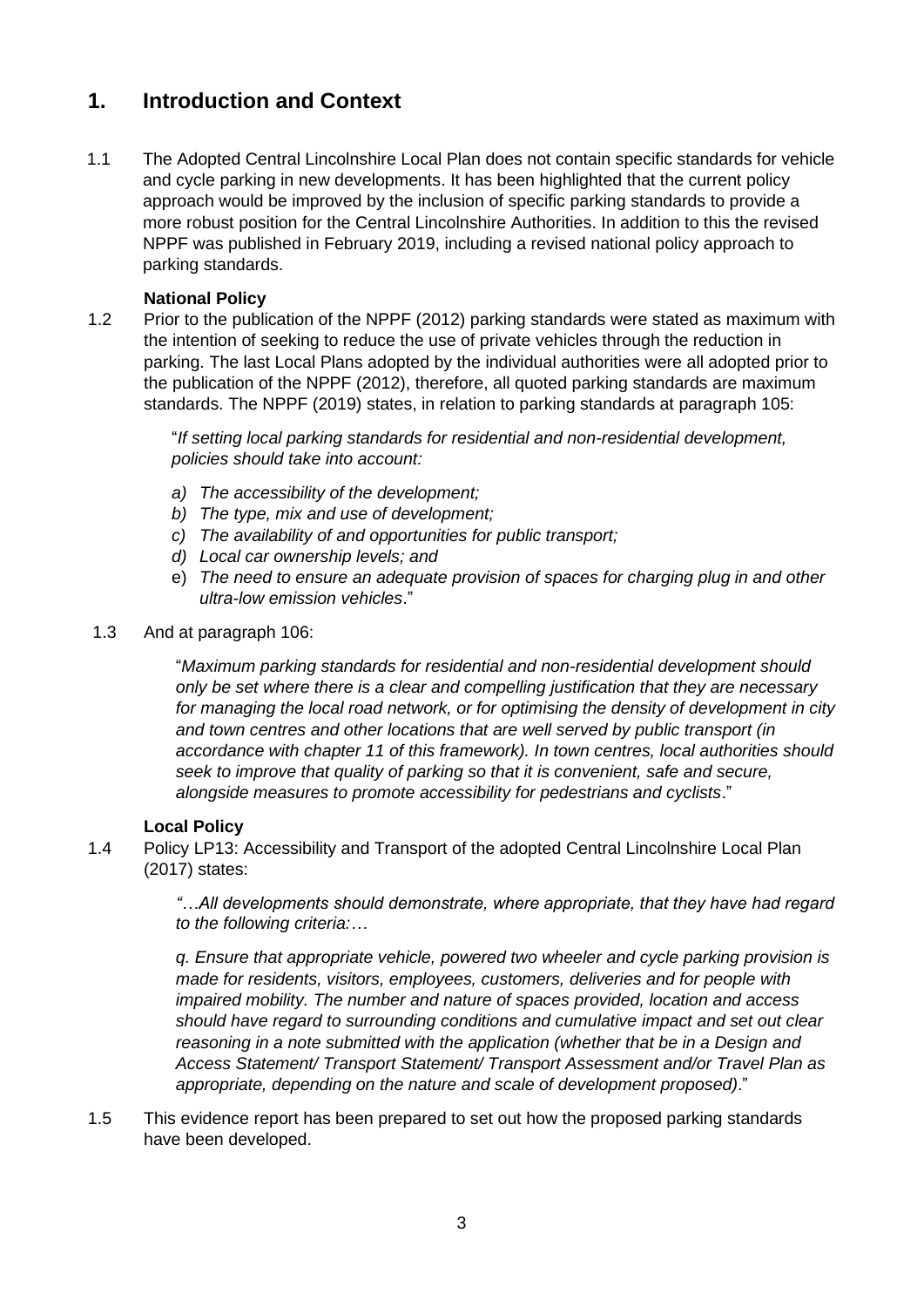## <span id="page-3-0"></span>**2. Car Ownership in Central Lincolnshire**

- 2.1 Central Lincolnshire is a predominantly rural area, with a heavy reliance on car use across large parts of the area.
- 2.2 To provide some context on car ownership in Central Lincolnshire, data has been extracted from the 2011 Census, as set out below.

|                      | % no cars<br>in<br>household | % 1 car per<br>household | % 2 cars<br>per<br>household | %3 cars<br>per<br>household | $%4+cars$<br>per<br>household |
|----------------------|------------------------------|--------------------------|------------------------------|-----------------------------|-------------------------------|
| England              | 25.8                         | 42.2                     | 24.7                         | 5.5                         | 1.9                           |
| <b>East Midlands</b> | 22.1                         | 42.5                     | 27.4                         | 6.0                         | 2.0                           |
| Lincolnshire         | 18.0                         | 44.8                     | 28.4                         | 6.4                         | 2.3                           |
| Central Lincs area   | 19.0                         | 44.6                     | 28.3                         | 5.9                         | 2.1                           |
|                      |                              |                          |                              |                             |                               |
| City of Lincoln      | 29.6                         | 46.8                     | 19.3                         | 3.4                         | 1.0                           |
| North Kesteven       | 13.0                         | 44.6                     | 33.3                         | 6.8                         | 2.3                           |
| <b>West Lindsey</b>  | 15.1                         | 42.6                     | 31.8                         | 7.6                         | 2.9                           |

- 2.3 The car ownership figures are broadly similar for the Central Lincolnshire area, and Lincolnshire as a whole.
- 2.4 Central Lincolnshire has a lower proportion of households with no cars than both the East Midlands and England, and slightly higher proportions of households with 1 or 2 cars. The proportion of households with 3 or 4+ cars is broadly similar for all areas.
- 2.5 The Census 2011 extract above also shows that there are some significant differences in car ownership between the three authority areas that comprise the Central Lincolnshire area. As would be expected, Lincoln has a significantly higher proportion of households with no car, while West Lindsey and North Kesteven have a higher proportion of households with 2 or more cars. Single car ownership is broadly similar across the three authorities.
- 2.6 Although there are some significant variations in car ownership between individual wards, urban wards, in general, have a higher proportion of households with either no access to a car, or only 1 car. This is most clear within the three Gainsborough wards where three quarters of households have either no car or 1 car. Within Lincoln, less than 10% of households have access to 3 or more cars, whereas in Kelsey ward (West Lindsey) 19% of wards have access to 3 or more cars. Waddingham and Spital ward, also within West Lindsey, has 17% of households that have access to 3 or more cars. While there is some variation in car ownership between the urban and rural wards in North Kesteven, the variation is more significant between urban and rural wards in West Lindsey. The detailed tables are set out at Appendix A.
- 2.7 Some other key points to note are:
	- Abbey ward (City of Lincoln) has the highest proportion of households with no car at 38.4% and Sudbrooke ward (West Lindsey) the lowest with just 4.5%
	- North Hykeham Witham ward has the highest proportion of households with 1 car at 54.3%. Only two other wards had 50% or above, these are Glebe ward (50.2%) and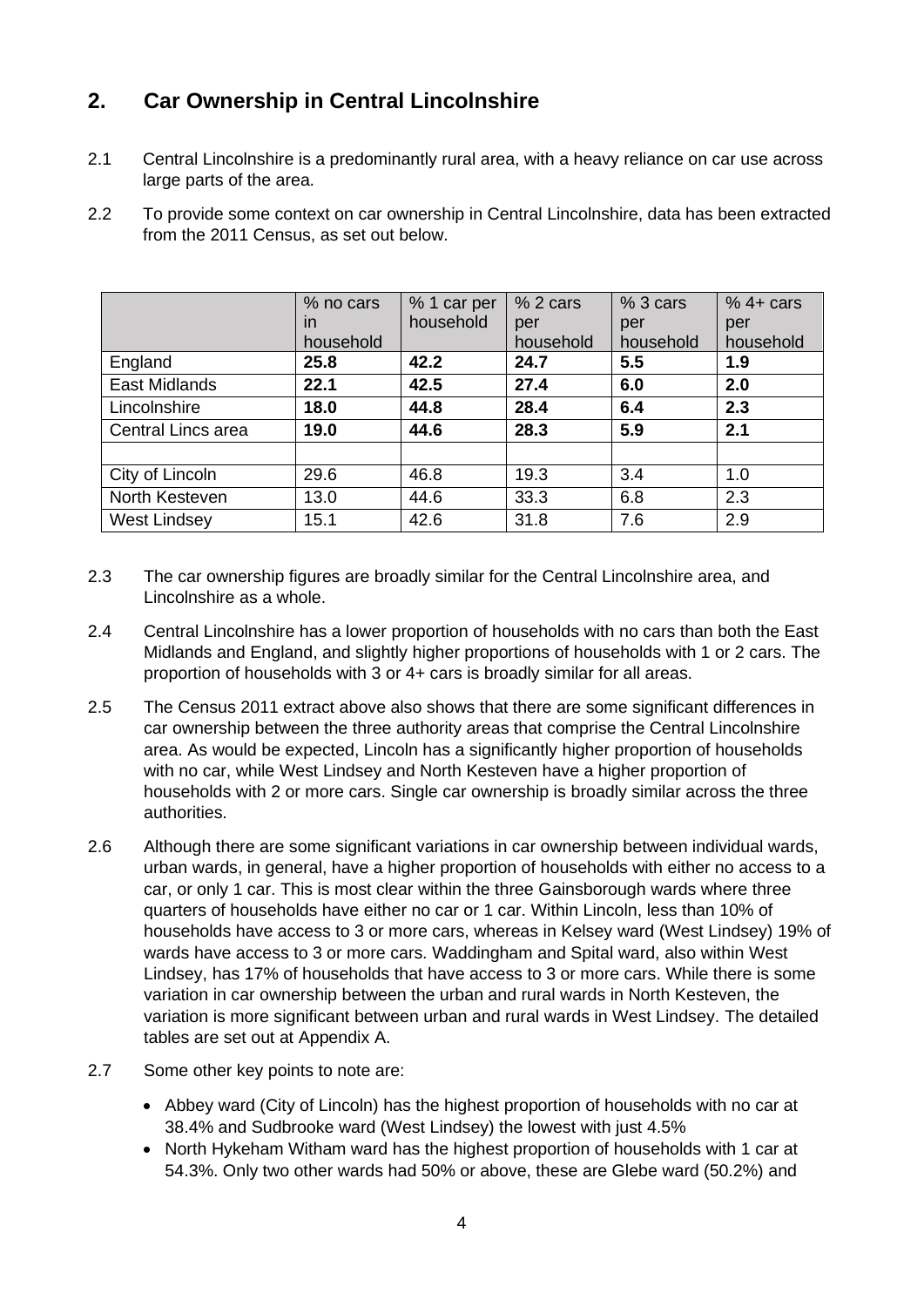Harsholme (50.0%). Kelsey Ward has the lowest proportion of households with one car at 33.2%.

- Within West Lindsey, Market Rasen ward, despite being one of the market towns and served by both bus and rail services, has a significantly lower proportion of households with no car than any of the Gainsborough wards. Although, it should be noted that Market Rasen does have a notably higher proportion of households with no car than the rest of the district.
- 2.8 In order to establish a greater understanding of the patterns of car ownership, in addition to the analysis of access to 0, 1, 2,3 or 4 or more cars, analysis has been undertaken of access to 1 or 2 cars as a single category. A number of wards had over 80% of households with access to 1 or 2 cars, these are:
	- Hartsholme;
	- Ashby de la Launde and Cranwell;
	- Eagle, Swinderby and Witham St Hughes;
	- North Hykeham Witham;
	- Sleaford Quarrington and Mareham;
	- Gainsborough South West;
	- Scampton; and
	- Sudbrooke.
- 2.9 Of these wards, Eagle, Swinderby and Witham St Hughes ward had the highest proportion at 83.3%. The ward with the lowest proportion of households with access to 1 or 2 cars is Abbey with 58.5%. Only one other ward has access below 60%, this is Park ward at 59.9%.
- 2.10 It is necessary to understand in more detail the pattern of car ownership within Lincoln, and in particular in and around the city centre area, to inform the proposed options for parking standards. Therefore, the Census Lower Level Super Output Areas (LLSOAs) for Lincoln have been analysed and mapped as set out at Appendix B.
- 2.11 The first map sets out the proportion of households with no car, focussing on the central Lincoln area. It provides a clear visual indication of the distribution of households with no access to a car.
- 2.12 The LLSOA with the highest proportion of households with no access to a car is 'Lincoln 006B' with 58.7%. This area is south of the City Centre, bounded by the High Street to the west, Monson Street/Ripon Street to the south and the River Witham to the north. The LLSOA extends out of the build-up area to the east.
- 2.13 The lowest proportion of households without access to a car is 'Lincoln 009F' with just 7.8%. This LLSOA is part of Doddington Park some way outside the city centre area. It is bounded by Pershore Way and Birchwood Avenue and extending north as far as Wigsley Road, Stenigot Close and parts of Harlaxton Drive. The complete table of car ownership levels within the City of Lincoln area by LLSOA is provided at Appendix C.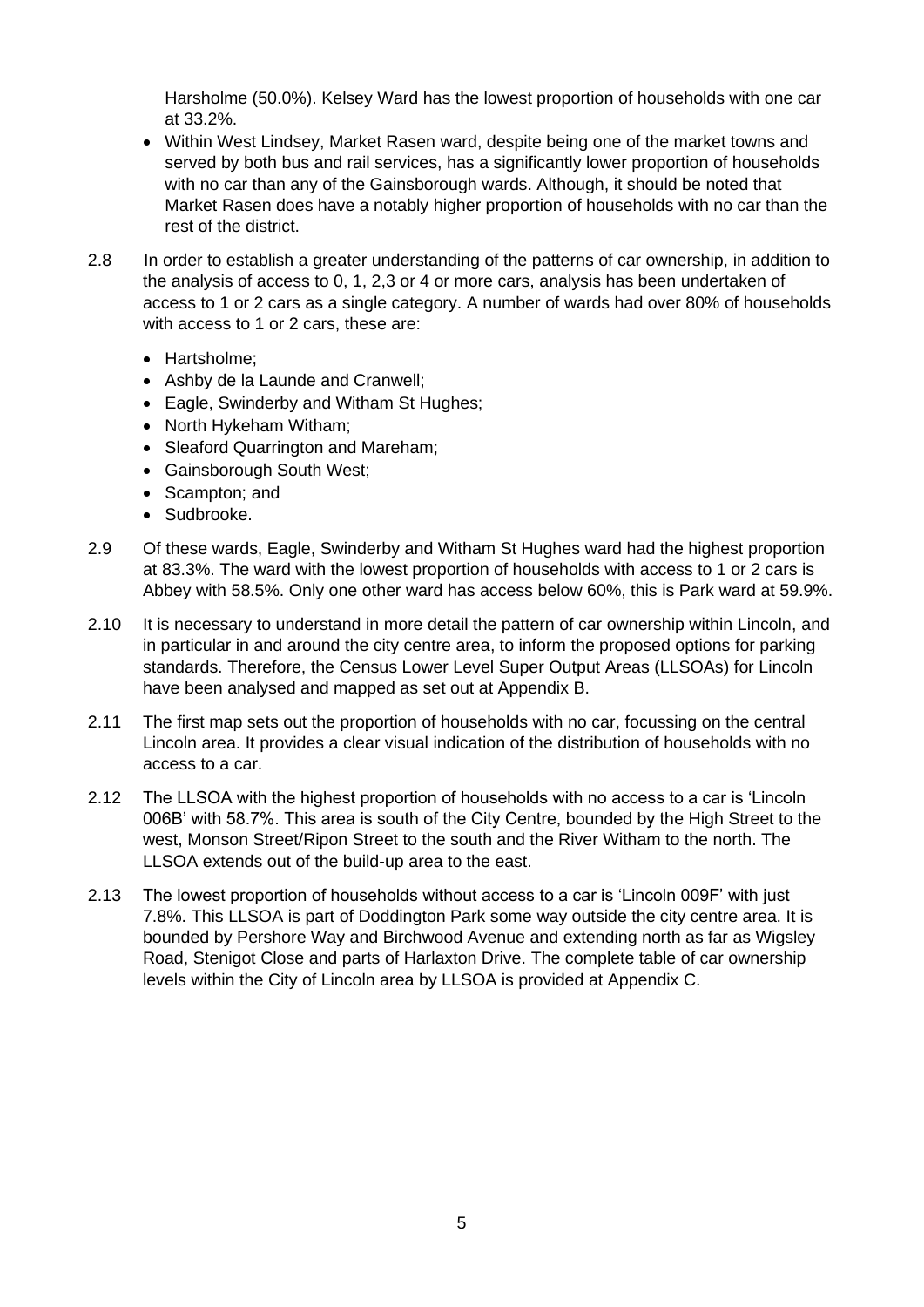## <span id="page-5-0"></span>**3. Residential Parking Standards – Benchmarking exercise**

- 3.1 As has been identified above, Central Lincolnshire has a lower proportion of households with no cars than both the East Midlands and England, and slightly higher proportions of households with 1 or 2 cars. The proportion of households with 3 or 4+ cars is broadly similar for all areas. Therefore there is likely to be pressure in respect of parking in residential areas, in particular in the more rural areas, where car ownership is higher than the urban areas. Although the greater density of residential development in urban areas, in particular within Lincoln, can also place pressure on parking, even with a greater proportion of households with no car.
- 3.2 In order to provide a starting point from which to start to consider what appropriate residential parking standards for the Central Lincolnshire area might look like, a benchmarking exercise has been undertaken of residential parking standards from recently adopted Local Plans. Class C3 residential dwellings are all quoted as spaces per dwelling. The residential parking standards of the Plans reviewed are set out in the table below.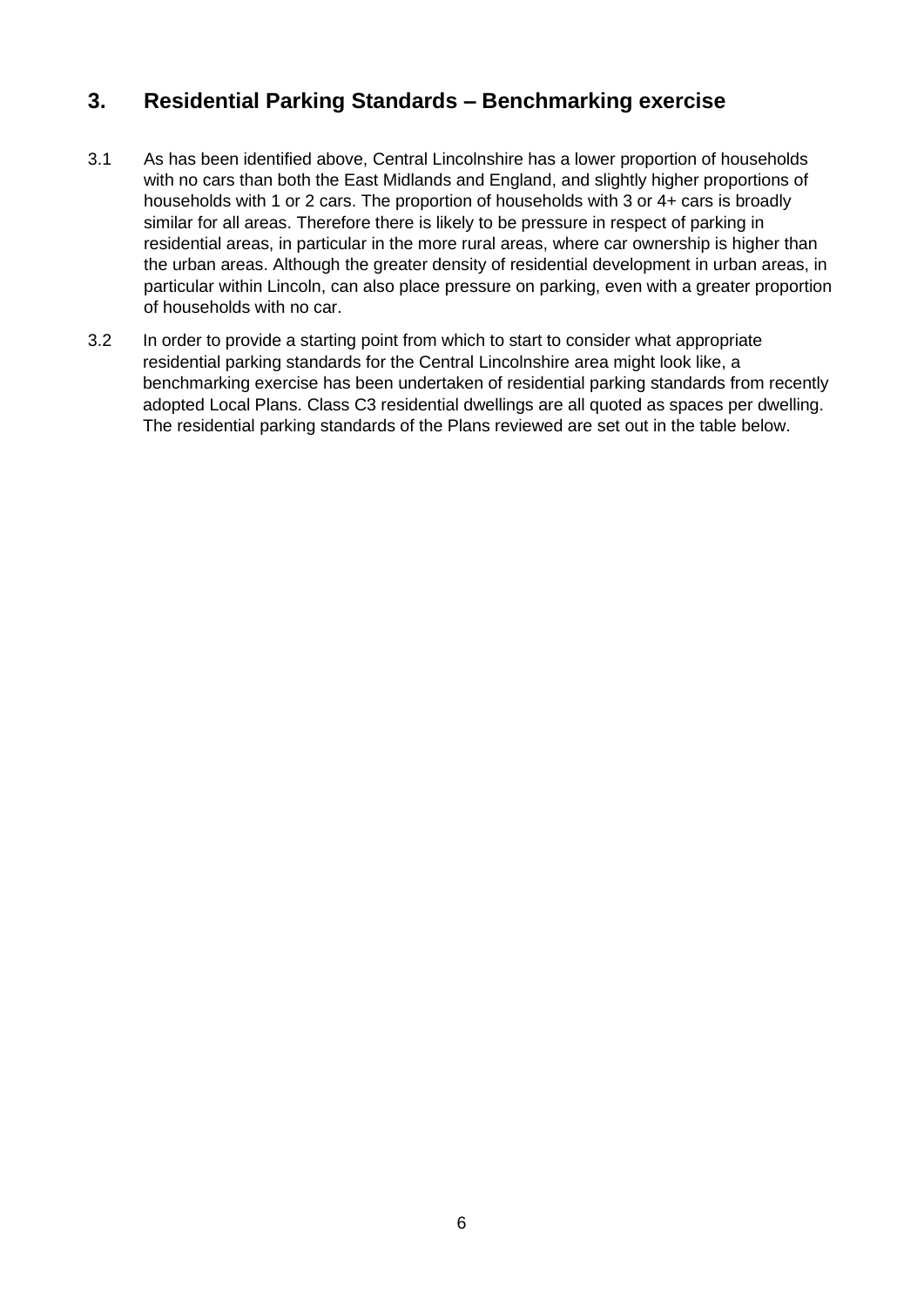|                                                    | <b>Stockton on Tees Borough</b><br><b>Council 2019 (directs to</b><br><b>Parking Provision for</b><br><b>Developments SPD 2011)</b> |                                                                                                                         | <b>Warwick</b><br><b>District</b><br><b>Council</b><br><b>Parking</b><br><b>Standards</b><br><b>SPD (2018)</b> | <b>North</b><br><b>Tyneside</b><br>2017<br>(Transport<br>and<br><b>Highways</b><br><b>SPD 2017)</b> | <b>Bristol City</b><br><b>Council</b><br>(proposed<br>saved policy,<br>previously<br>adopted<br>(2014)<br>(Maximum)) | <b>Birmingham</b><br><b>City Council *</b><br>(SPD, 2012)                             | Peterborough<br><b>City Council</b><br>(2019) |
|----------------------------------------------------|-------------------------------------------------------------------------------------------------------------------------------------|-------------------------------------------------------------------------------------------------------------------------|----------------------------------------------------------------------------------------------------------------|-----------------------------------------------------------------------------------------------------|----------------------------------------------------------------------------------------------------------------------|---------------------------------------------------------------------------------------|-----------------------------------------------|
|                                                    | <b>Town centre</b>                                                                                                                  | Other areas of<br><b>District</b>                                                                                       |                                                                                                                |                                                                                                     |                                                                                                                      |                                                                                       |                                               |
| bed dwelling (C3)                                  |                                                                                                                                     | $\overline{2}$                                                                                                          |                                                                                                                |                                                                                                     | $\mathbf{1}$                                                                                                         | Area 1: 1 per                                                                         | 1                                             |
| 2 bed dwelling (C3)                                | 1.5                                                                                                                                 | $\overline{2}$                                                                                                          | 2/                                                                                                             | 1                                                                                                   | 1.25                                                                                                                 | dwelling                                                                              | $\overline{c}$                                |
| 3 bed dwelling (C3)                                | 1.5                                                                                                                                 | $\overline{2}$                                                                                                          | $\overline{2}$                                                                                                 | $\overline{2}$                                                                                      | 1.5                                                                                                                  | Area 2: 1.5 per<br>dwelling                                                           | $\overline{2}$                                |
| 4 bed dwelling (C3)                                | 3                                                                                                                                   | 3                                                                                                                       | $\overline{3}$                                                                                                 | 3                                                                                                   | 1.5                                                                                                                  | Area 3: 2 per                                                                         | $\overline{2}$                                |
| 5+ bed dwelling (C3)                               | $\overline{4}$                                                                                                                      | 4                                                                                                                       | 3                                                                                                              | 4                                                                                                   | 1.5                                                                                                                  | dwelling                                                                              | $\overline{2}$                                |
| Residential<br>development (C3)<br>visitor parking |                                                                                                                                     |                                                                                                                         | plus on sites of<br>10+20% of<br>total number<br>spaces<br>provided                                            | 1 space per 3<br>dwellings for<br>(v)                                                               |                                                                                                                      |                                                                                       | 1 per 4-6<br>dwellings<br>unallocated<br>(V)  |
| <b>Flatted Development</b>                         |                                                                                                                                     | 1.5                                                                                                                     |                                                                                                                | $1(3+$<br>additional<br>space per<br>dwelling)                                                      |                                                                                                                      | Area 1: 1 per<br>dwelling<br>Area 2: 1.5 per<br>dwelling<br>Area 3: 2 per<br>dwelling | 1 per $2$<br>dwellings plus<br>1 per $6(V)$   |
| C4 HMOs                                            |                                                                                                                                     | 1 per $4$<br>residents                                                                                                  | 1 per 2 beds                                                                                                   | 1 per room<br>plus 1 per 3<br>rooms $(V)$                                                           | As for C3<br>dwelling<br>houses                                                                                      |                                                                                       | 1 per bedroom                                 |
| Sheltered Housing/<br><b>Extra Care</b>            | 1 per warden<br>plus 1 per 10<br>units                                                                                              | 1 per warden<br>plus 1 per 3<br>units, plus 1 V<br>per 6 units plus<br>1 space and<br>manoeuvrability<br>for ambulances | 1 per unit,<br>plus, 1 per 2<br>staff plus 1 per<br>10 units $(V)$                                             | 1 per 5 rooms<br>plus 1 disabled<br>per 10 rooms<br>plus<br>ambulance<br>provision                  | 1 per warden                                                                                                         | 1 per 2 units<br>plus 1 per<br>warden                                                 | 1 per dwelling                                |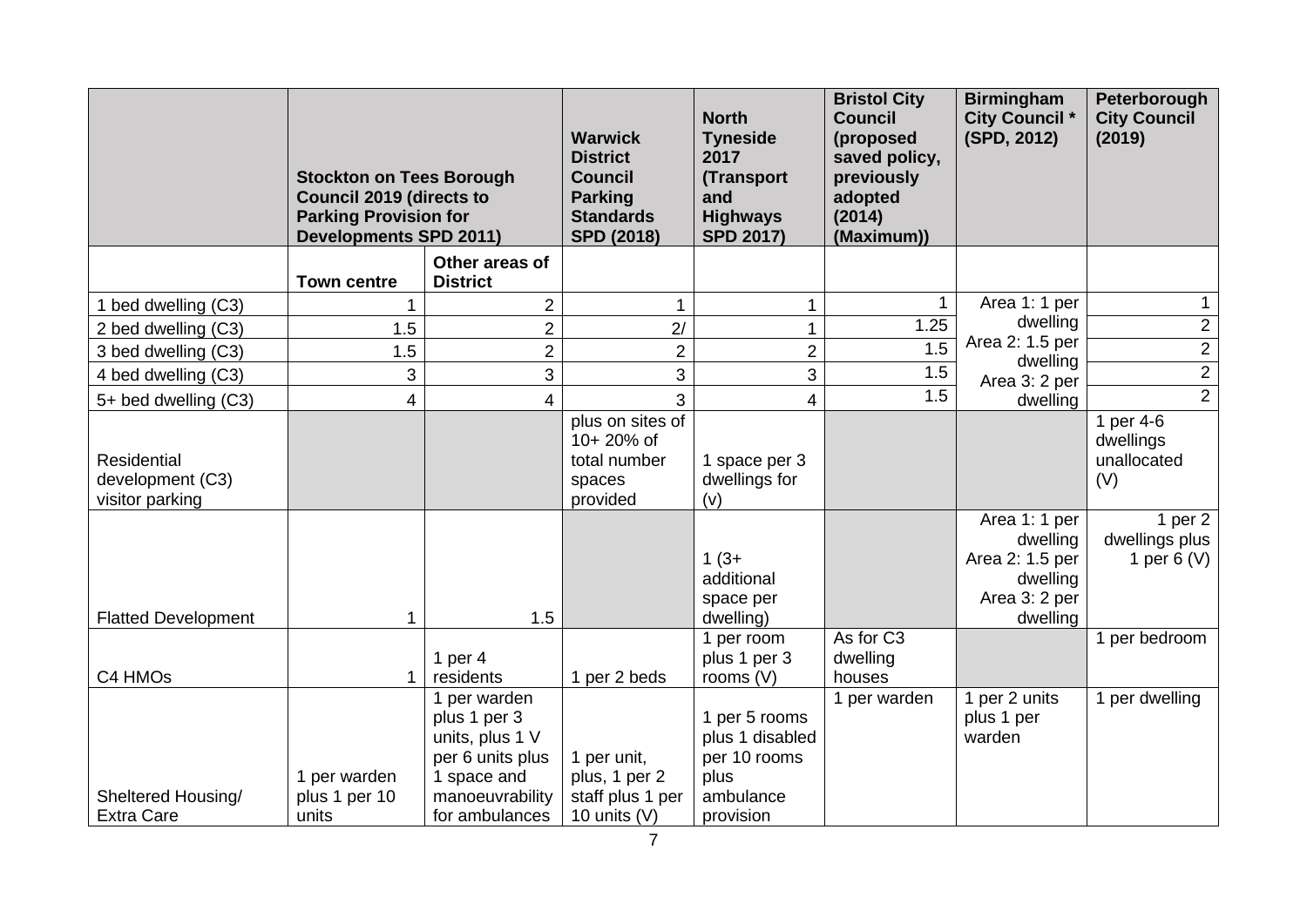| space per      |
|----------------|
| FTE staff plus |
|                |
| 1 per 3 beds   |
| (V)            |
|                |
|                |
|                |
|                |
|                |
|                |
|                |
|                |
|                |
|                |
|                |
|                |
|                |
|                |
|                |
|                |
|                |
|                |
|                |
|                |
|                |
|                |
|                |

\* Birmingham City Council Area 1: City Centre Core, within 400m of New Street, Moor Street and Snow Hill stations; Area 2: outer city centre to, and including ring road frontages and areas within 500m of metro and suburban stations, areas with good public transport provision, and larger local centres without rail or metro station; Area 3: the remainder of the city.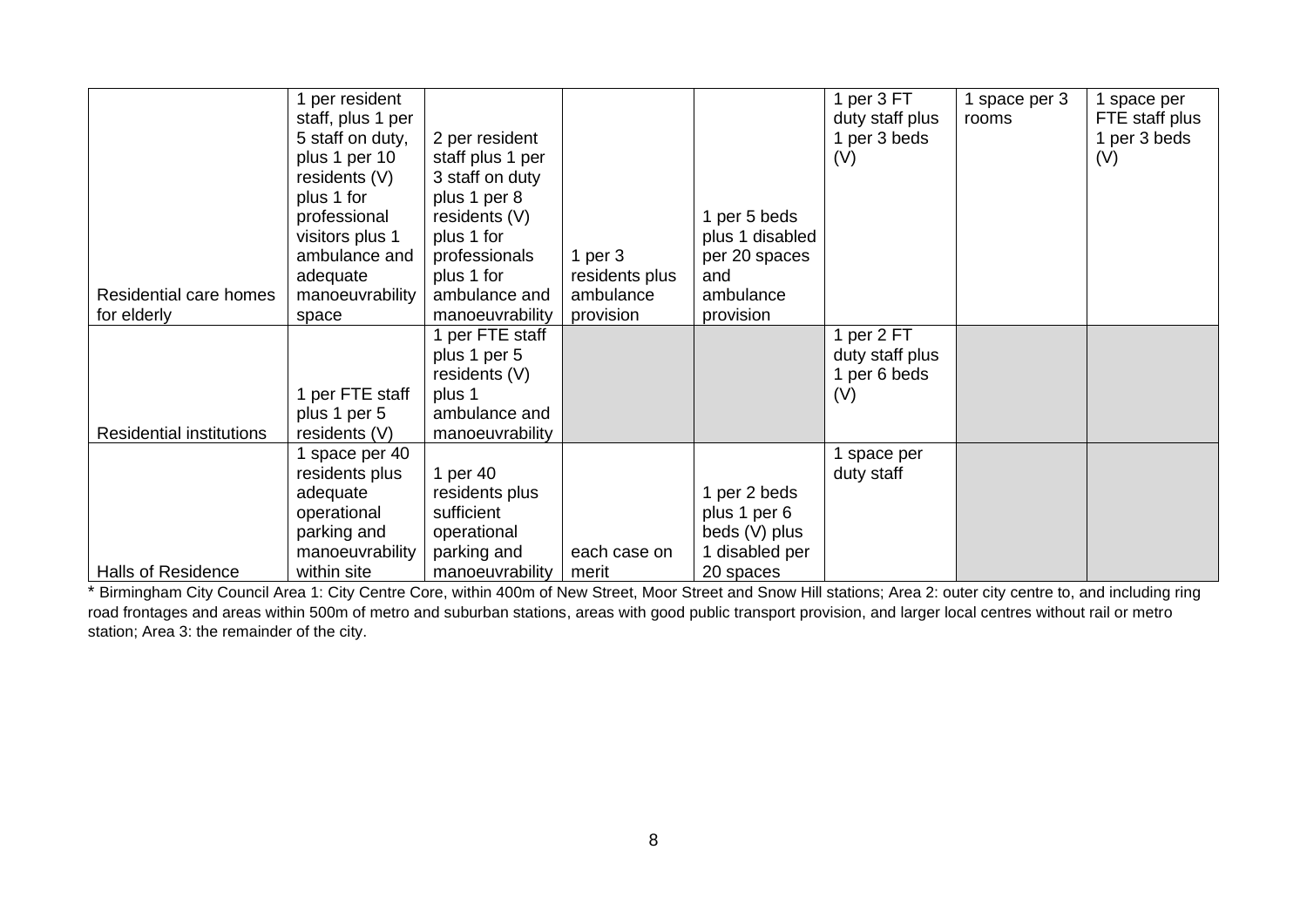## <span id="page-8-0"></span>**4. Summary of key points arising from benchmarking exercise**

- 4.1 The examples of standards set out above for residential development show some variation in approach, although not across all dwelling sizes. The examples reviewed do not show much variation in approach overall to 1 and 3 bed dwellings, however, 2 bed dwellings and 4 bed+ dwellings do have some significant variations in how many car parking spaces should be provided per dwelling, with figures of:
	- 1, 1.25, 1.5 and 2 spaces per dwelling for a two bed dwelling; and
	- 1 to 3 spaces per dwelling for 4 bed dwellings.
- 4.2 Three of the authorities also provide a figure for visitor parking in residential developments.
- 4.3 The examples reviewed also show a significant variation in the approach taken towards parking standards for HMOs, with some quoted as per person and others per room. Whichever way they are quoted, each authority requires a different number/ proportion of spaces to be provided for HMOs.
- 4.4 Although not detailed in the table above, the parking standard examples reviewed included a range of approaches to the consideration of garages within residential parking standards, which in summary, by authority, are as follows:
	- Stockton & Peterborough to count as a space garages have to meet stated internal space size standards;
	- Warwick garages are considered in addition to parking standards set out and should not usually form part of the allocated parking. This recognises that garages are not regularly used for car parking;
	- North Tyneside A garage will only be considered as a parking space if accompanied by a suitable area of hard standing to the front or side and it must have minimum internal dimensions sufficient to allow for both car parking and storage;
	- Birmingham does not mention garages in relation to car parking, but in relation to cycle parking does state that garages are suitable cycle storage provision, but should be large enough to accommodate bicycles sufficient for all householders as well as a car.
- 4.5 The standards provided for sheltered and extra care housing, residential care homes and residential institutions are more complex in order to take into account the range of users of the car parking. The standards quoted vary in their detailed approach, but generally provide a figure for warden or staff parking, plus a figure per resident or unit and then a visitor allowance.
- 4.6 Parking at Halls of Residence will potentially be relevant for Lincoln, as the university continues to expand. Therefore parking standards for such developments were included within the benchmarking exercise. The Peterborough Local Plan does not include a parking standards for halls of residence, as there is not currently a need for such a standard. Interestingly, Birmingham City Council, covering an area with a number of universities, also do not include a standard for halls of residence. Of those that do include a standard, one provides for duty staff only and not students, and one assesses each case on merit. The standards provided by the two authorities that have specific standards are significantly different, therefore any meaningful benchmarking for this development type has not been possible.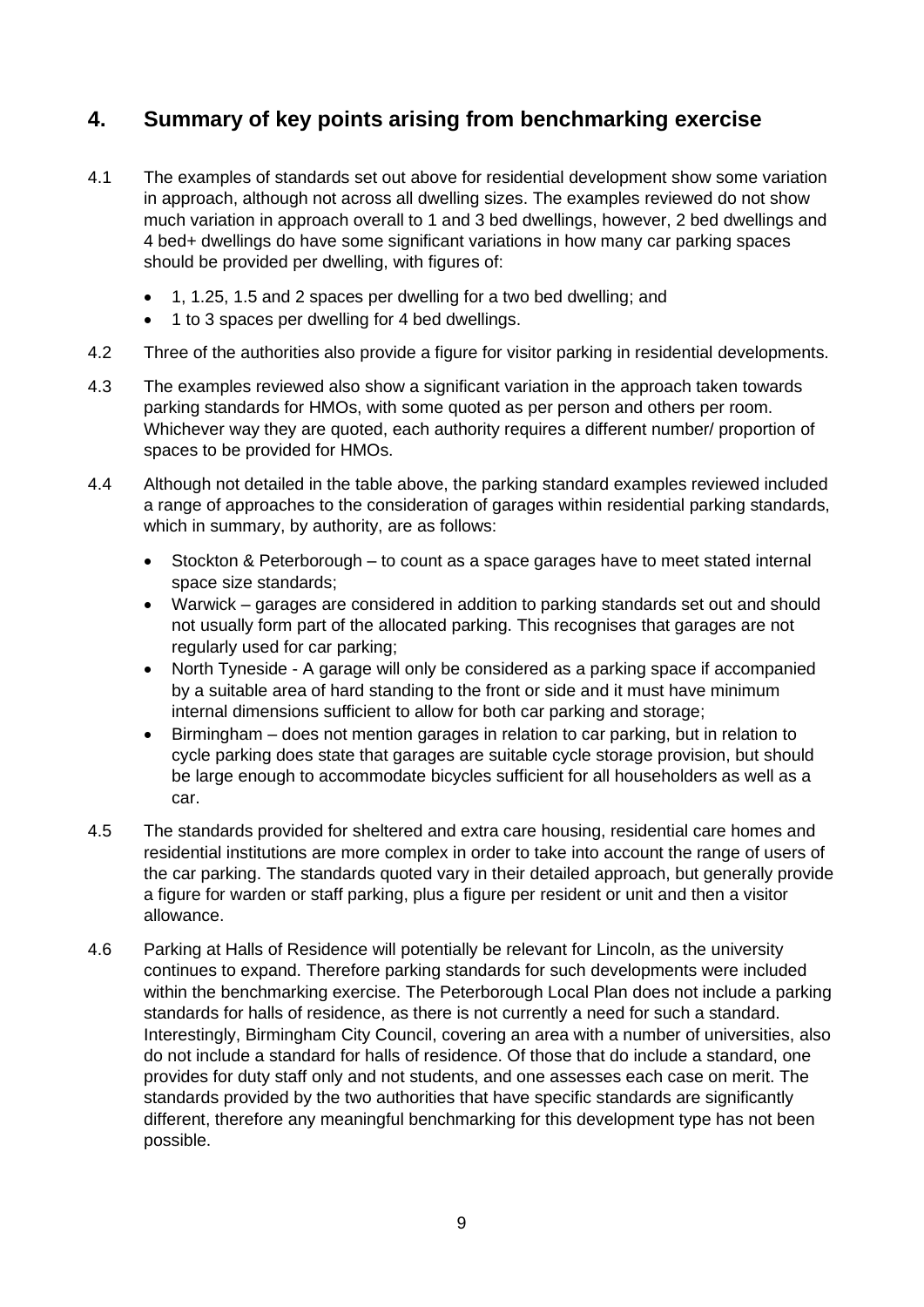## <span id="page-9-0"></span>**5. Observational evidence**

- 5.1 Throughout the Central Lincolnshire area, there are numerous examples of residential developments that could be identified specifically for either good or poor parking provision.
- 5.2 There are a small number of developments have been identified as providing good examples of how parking has been adequately addressed. Specific identified examples are:
	- Nettleham, the Baker Drive development off Deepdale Lane; and,
	- Lincoln, the Anjelica Road development off Carholme Road.
- 5.3 The Anjelica Road development also benefits from being well located in respect of alternative travel modes into the city centre, and supported by a good residential travel plan to support the parking provision on site.
- 5.4 There is a higher number of developments identified for their poor parking provision, and subsequent impact on the highway. The specific examples include:
	- Bardney, Thomas Kitching Way/ Hancock Drive development. Phase 3 of this development received many comments relating to parking from the public;
	- Saxilby, Church Lane. Phase 1 is an over 55's development that following occupation has resulted in issues being raised about parking by both neighbours and the Parish Council.
	- Greylees, Renfrew Drive/ Pentland Drive/ Hampden Way. Inadequate on plot parking has resulted in high levels of on street parking which in turn has made traffic circulation and access difficult.
	- Witham St Hughes, parts of the estate weren't planned with either appropriate number of spaces per dwelling or had rear parking courts; the combined effect of which was to increase on-street parking.
- 5.5 In addition to the developments identified above, Scotter Neighbourhood Plan identifies two developments within the village where parking has not been adequately addressed and a high level of on-street parking takes place (Johnson Drive and The Granary).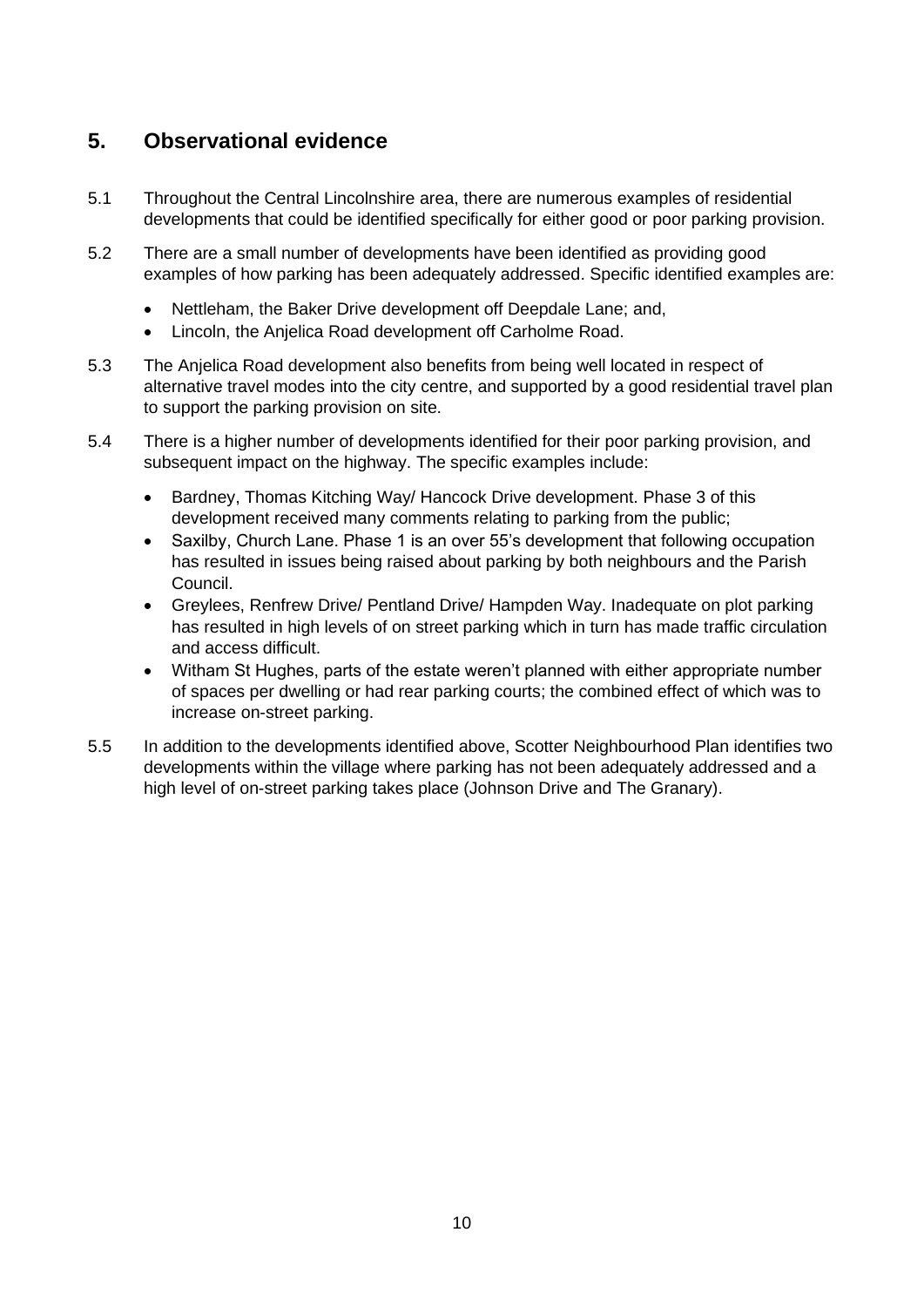## <span id="page-10-0"></span>**6. Issues and Options Consultation responses**

- 6.1 As a part of the Issues and Options Consultation, a specific question was asked in relation to the introduction of parking standards in Central Lincolnshire. Of the 96 respondents to the question, 82 were in support of the proposal to introduce minimum parking standards and 14 disagreed with the proposal. A range of comments were also received, which are summarised as follows:
	- Various expressions of support for minimum standards, additional supporting comments include:
		- o On new developments and access routes;
		- o On street parking is a major issue. At least 2 cars should be allocated for;
		- o One parking space per bedroom;
		- o Minimum of 2 per dwelling, plus provision for visitor spaces;
		- $\circ$  1-2 bed houses, 1 space. 3 bed houses, 2 spaces. 4-5 bed houses 3 spaces;
		- $\circ$  Minimum for a house should be 2 large cars. Where street parking is an issue 3 cars;
		- o Planning restrictions on keeping trailers, caravans etc on parking spaces;
		- $\circ$  City/town minimum 120% property numbers, mid distance (4 9 miles out of town) minimum 225%, remote (10 miles +) minimum 250%;
		- o Minimum number of spaces according to size of house;
		- o Provision should be made for electric sockets for charging electric vehicles;
		- o Standards should be enforced;
		- $\circ$  Dependent on local circumstances, but no more than 2 per household may be sufficient in most locations;
		- o Two spaces for up to 3 bedrooms, then additional 0.5 space per additional bedroom;
	- Every new car park is a 50 year commitment to fail the low-carbon policy;
	- Unpaid parking locations are needed (Sleaford);
	- Cheaper parking for staff;
	- Housing should provide enough parking for the development, on street parking already an issue for many communities;
	- Retail and employment development should include disabled bays and electric charging stations;
	- Must take into consideration the economic effect on our towns of a lack of decent cheap car parks. Need to differentiate between disabled and wheelchair spaces too;
	- Why not require that all vehicle owners must have a place of the highway to store their vehicle?
	- They should be assessed on a project specific basis. Promote greater integrated mass transit;
	- Town centre parking needs to be free to encourage the returning growth into city centre;
	- Cars should not be kept on public roads, nor should public land be given over to them;
	- Ensure adequate segregated and safe cycle and walking provision is in place with public transport;
	- Will need to be flexible to be able to adapt to future changes;
	- Parking spaces need to reflect increasing size of cars;
	- Complaints regarding inconsiderate school drop-off and pick-up parking;
	- Parking standards in the city and their implications should be considered in the round, given the overall promotion of sustainable transport, tackling climate change and any impacts of the introduction of parking on development opportunities;
	- Particular issue in terraced accommodation, made worse by poorly sited bin storage;
	- Improve public transport in rural areas to reduce need for cars;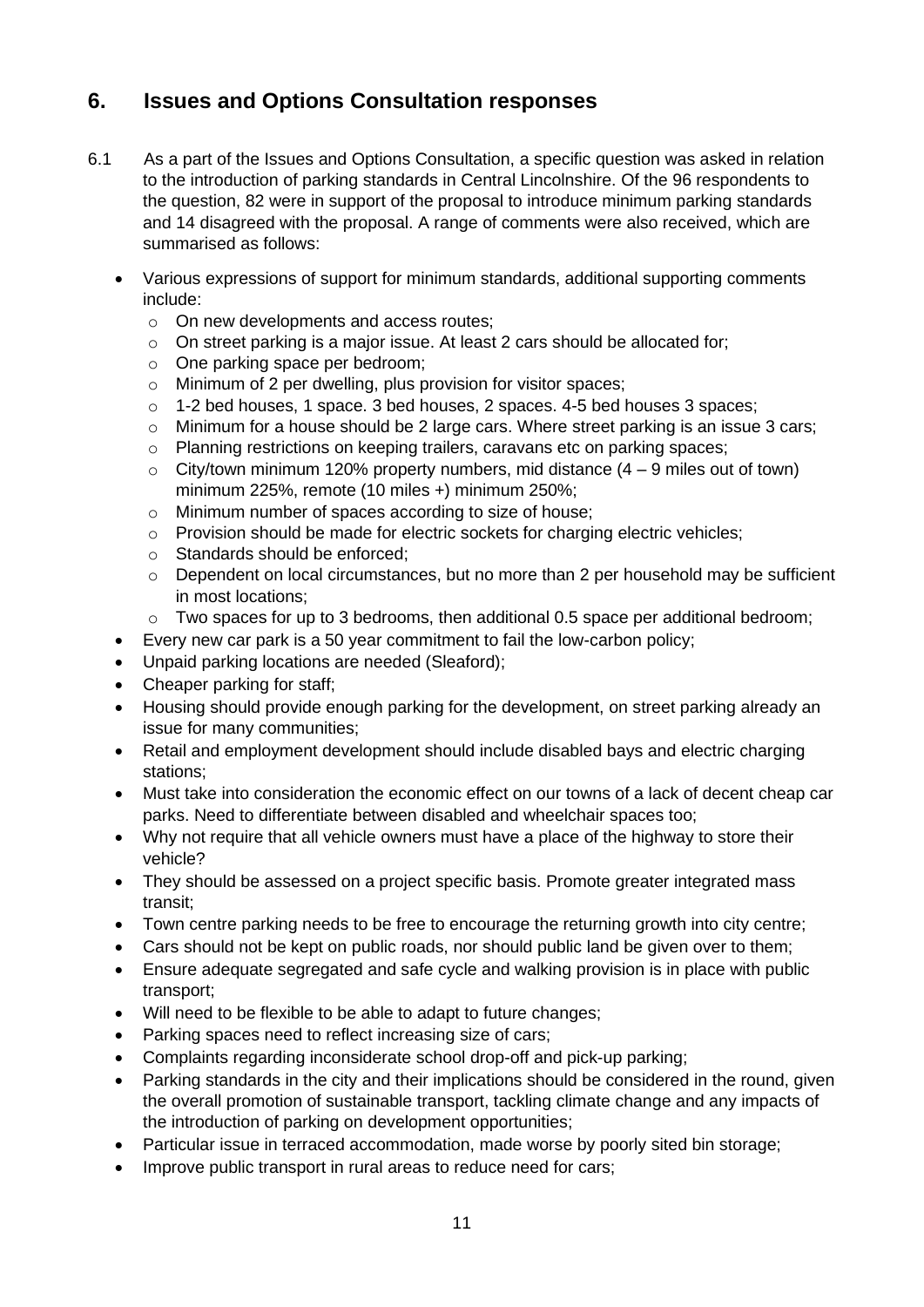- Needs to ensure consideration in relation to viability of parking standards imposed on Affordable housing, should be part of whole plan viability assessment;
- Need to also ensure adequate cycle parking provision, for all development types;
- In a rural county such as Lincolnshire, there will always be a high level of car use;
- Proposed policy would not be in accordance with NPPF paragraph 105;
- Blanket standards should not be applied across the whole of the Central Lincolnshire area;
- Sustainability and market forces should dedicate policy;
- No direct correlation between car ownership and car use.
- 6.2 As can be seen, a variety of car parking provision rates have been suggested in support of the introduction of parking standards to the Central Lincolnshire Local Plan. A number of comments were also made in relation to ensuring that adequate parking is provided within a development to prevent parking on the highway.
- 6.3 A number of comments made, although in respect of parking, related to other types of development, and not specifically residential development, or other ways in which demand for parking may be reduced, such as an increase in public transport and high quality walking and cycle routes. Viability concerns were also raised, particularly in relation to affordable housing development.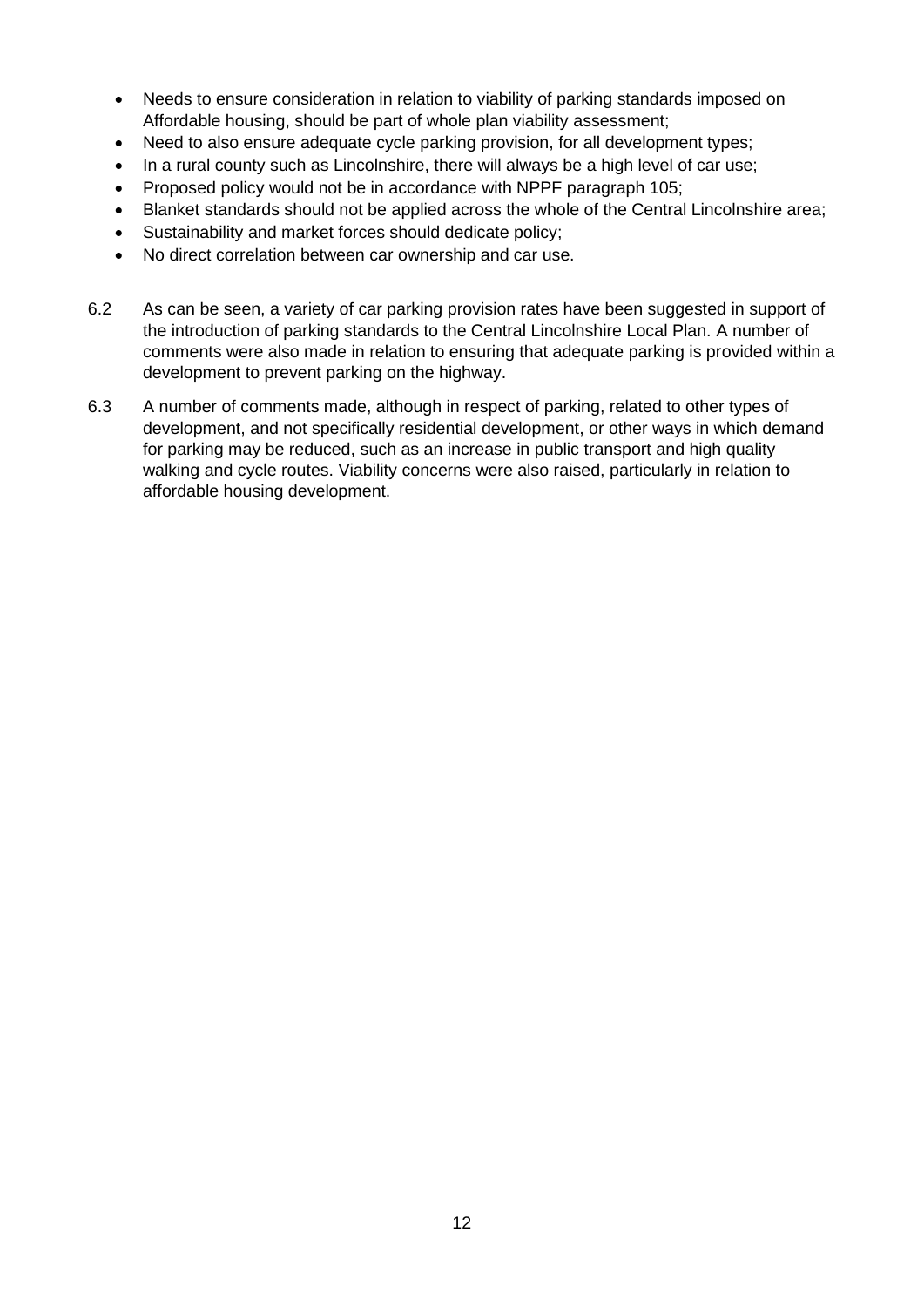## <span id="page-12-0"></span>**7. Central Lincolnshire Residential Parking Standards - Options**

- 7.1 When proposing parking standards two aspects have been considered, the geographical breakdown of the Central Lincolnshire area, and the amount of parking to be provided, whether broken down geographically or not.
- 7.2 Using the household access to vehicle data from the 2011 Census there are clear differences between the city centre of Lincoln, the suburban areas of Lincoln, Gainsborough, Sleaford and then the rural areas. The Census data has been analysed at the lower level super output area, in particular for Lincoln, in order to identify where the city centre/ suburban boundary lies based on households with no access to a car.
- 7.3 Based on the significantly higher proportion of households within the City Centre area with no access to a car and the available public transport links, it is not proposed to set parking standards. Where it is necessary to provide parking, this will be considered on a case by case basis.

#### **Option 1**

7.4 To consider areas by type, having a relatively detailed hierarchy of area types – Lincoln Urban Area, suburban areas (outer Lincoln areas including North Hykeham, Sleaford and Gainsborough), market towns and villages, rural areas. This option would have map based defined boundaries between area types. This option proposes to have a wider area where parking is considered on a case by case basis, rather than being just the city centre area, including a proportion of the wider Lincoln Urban Area as well. Parking standards would then be set out for suburban areas, villages and rural areas, reflecting the needs of such areas in relation to parking. The table below sets out these proposed areas, with proposed car parking standards that have been formulated following the analysis of the Census data and the undertaking of the benchmarking exercise.

|                         | <b>Lincoln Urban</b><br>Area      | <b>Suburban areas</b><br>(incl. North<br>Hykeham,<br>Gainsborough<br>and Sleaford) | <b>Market towns</b><br>and Villages                       | <b>Rural areas</b> |
|-------------------------|-----------------------------------|------------------------------------------------------------------------------------|-----------------------------------------------------------|--------------------|
| 1 bed dwelling<br>(C3)  | No standards,<br>each application | 1                                                                                  | $\overline{2}$                                            | $\overline{2}$     |
| 2 bed dwelling<br>(C3)  | considered on a<br>case by case   | $\overline{2}$                                                                     | $\overline{2}$                                            | $\overline{2}$     |
| 3 bed dwelling<br>(C3)  | basis                             | $\overline{2}$                                                                     | $\overline{2}$                                            | $\overline{2}$     |
| 4 bed dwelling<br>(C3)  |                                   | $\overline{2}$                                                                     | 3                                                         | 3                  |
| 5+ bed dwelling<br>(C3) |                                   | 3                                                                                  | 3                                                         | 3                  |
| Flatted<br>Development  |                                   | dwellings                                                                          | 1 space per unit, plus visitor allowance at 1 space per 4 |                    |
| C4 HMOs                 |                                   | 1 space per bedroom                                                                |                                                           |                    |
| Sheltered               |                                   |                                                                                    | 1 space per unit plus 1 per warden plus 1 per 5 dwellings |                    |
| Housing Cat 1           |                                   | visitor spaces                                                                     |                                                           |                    |
| Sheltered               |                                   |                                                                                    |                                                           |                    |
| Housing Cat 2           |                                   |                                                                                    |                                                           |                    |
| <b>Extra Care</b>       |                                   |                                                                                    |                                                           |                    |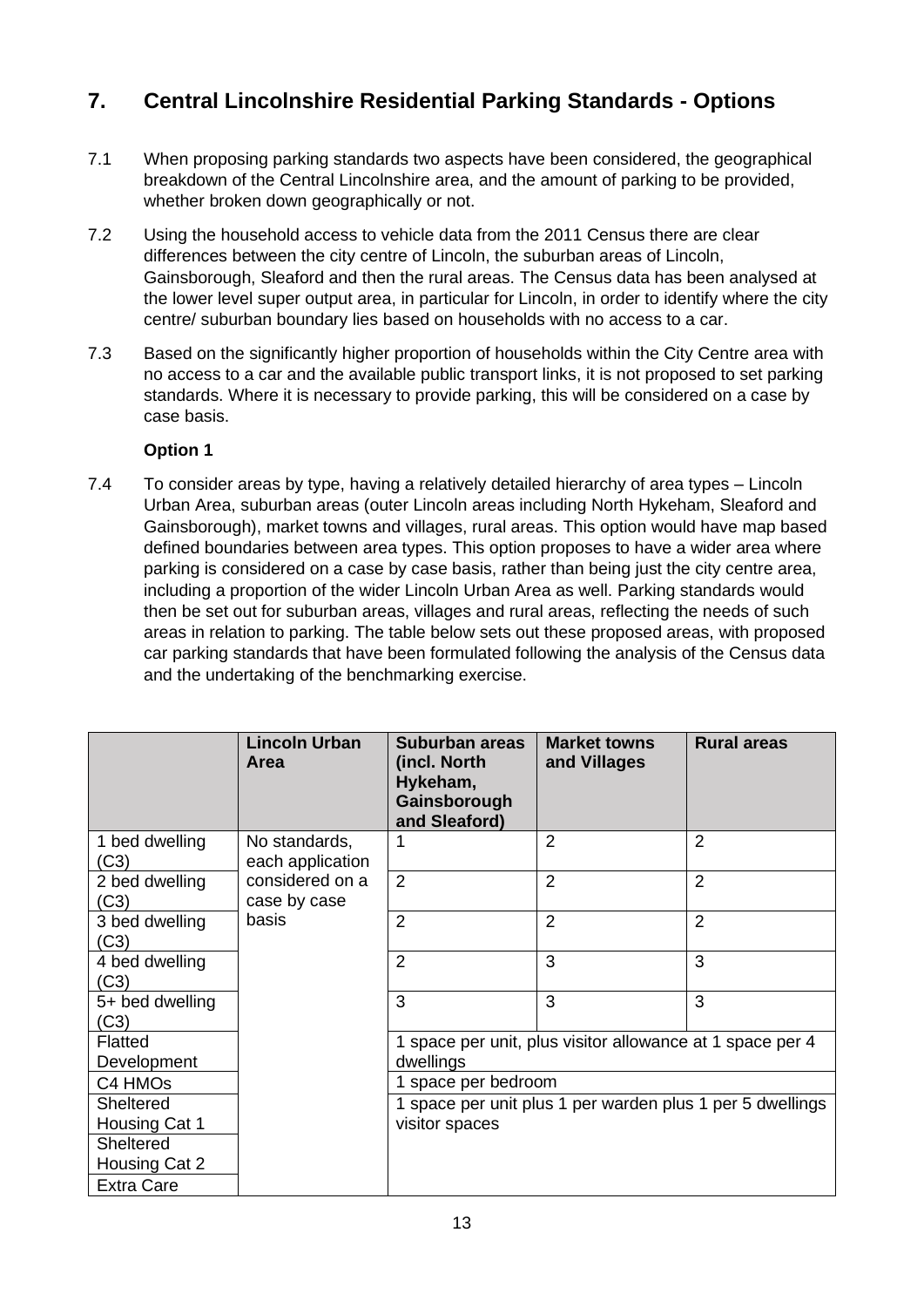| Residential care<br>homes for elderly | 1 space per<br>resident staff<br>plus 1 space per<br>5 beds for<br>visitors | 1 space per resident staff plus 1<br>space per 3 beds for visitors |  |  |
|---------------------------------------|-----------------------------------------------------------------------------|--------------------------------------------------------------------|--|--|
| Residential<br>institutions           |                                                                             | 1 per FTE staff plus 1 per 5 beds visitor spaces                   |  |  |
| Halls of<br>Residence                 | 1 space per 40 residents plus adequate operational<br>parking               |                                                                    |  |  |

7.5 This option would allow scope for specific local circumstances to be taken into account, particularly in areas in and around Lincoln, where the style and density of development changes quickly between areas, resulting in differing parking requirements in areas adjacent to each other.

#### **Option 2**

7.6 This option provides a slightly more simple approach than Option 1, as it provides car parking standards for the Lincoln city centre area, other urban areas, and rural areas, with no further breakdown. It is not proposed to provide a map of each area, as particularly within the Lincoln Urban Area there is not a clear cut defined boundary between the city centre area and the wider urban area. This is reflected by the patterns of car ownership identified through the Census analysis and the mapping at Appendix B.

|                                   | <b>Lincoln City Centre</b> | <b>Other Urban and</b><br><b>Suburban Areas</b><br>(including wider<br>Lincoln urban area,<br>main towns and<br>market towns) | <b>Villages and Rural</b><br>Area             |  |  |
|-----------------------------------|----------------------------|-------------------------------------------------------------------------------------------------------------------------------|-----------------------------------------------|--|--|
| 1 bed dwelling (C3)               | No standards, each         | 1                                                                                                                             | $\overline{2}$                                |  |  |
| 2 bed dwelling (C3)               | application considered     | $\overline{2}$                                                                                                                | $\overline{2}$                                |  |  |
| 3 bed dwelling (C3)               | on a case by case<br>basis | $\overline{2}$                                                                                                                | 3                                             |  |  |
| 4 bed dwelling (C3)               |                            | $\overline{2}$                                                                                                                | 3                                             |  |  |
| 5+ bed dwelling (C3)              |                            | 3                                                                                                                             | 3                                             |  |  |
| <b>Flatted Development</b>        |                            |                                                                                                                               | 1                                             |  |  |
| C4 HMOs                           |                            | 1 space per bedroom                                                                                                           |                                               |  |  |
| <b>Sheltered Housing</b><br>Cat 1 |                            | 1 space per unit plus 1 per warden plus 1 per 5<br>dwellings visitor spaces                                                   |                                               |  |  |
| <b>Sheltered Housing</b><br>Cat 2 |                            |                                                                                                                               |                                               |  |  |
| <b>Extra Care</b>                 |                            |                                                                                                                               |                                               |  |  |
|                                   |                            | 1 space per resident                                                                                                          | 1 space per resident                          |  |  |
| <b>Residential care</b>           |                            | staff plus 1 space per                                                                                                        | staff plus 1 space per                        |  |  |
| homes for elderly                 |                            | 5 beds for visitors                                                                                                           | 3 beds for visitors                           |  |  |
|                                   |                            | 1 space per FTE staff                                                                                                         | 1 space per resident                          |  |  |
| <b>Residential institutions</b>   |                            | plus 1 per 5 beds<br>visitor spaces                                                                                           | staff plus 1 space per<br>3 beds for visitors |  |  |
|                                   |                            | To be agreed on a case by case basis, 1                                                                                       |                                               |  |  |
| <b>Halls of Residence</b>         |                            | space per 40 beds as a starting point                                                                                         |                                               |  |  |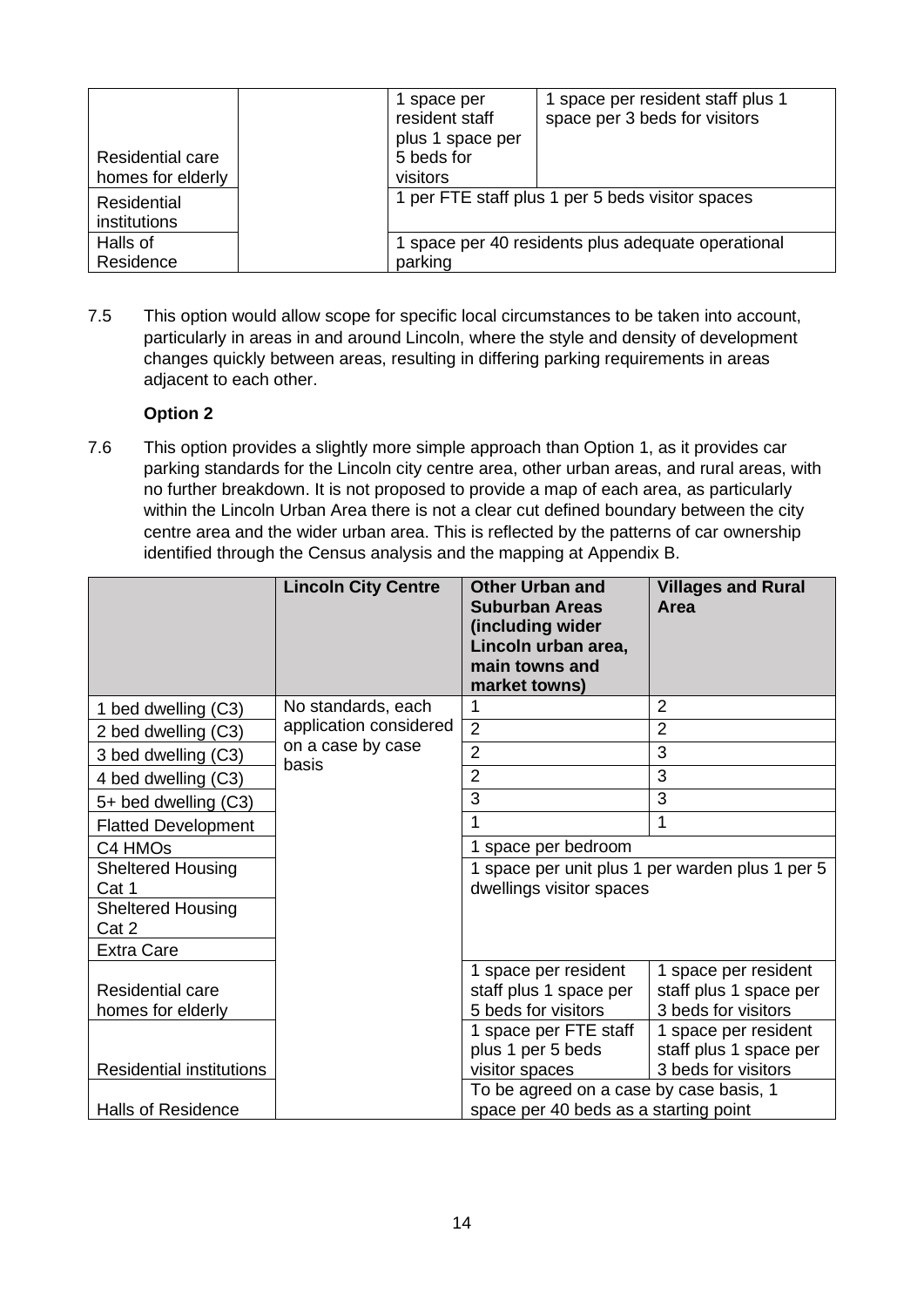#### **Options Conclusions**

- 7.7 Option 1 provides a more detailed geographical breakdown. While this option would be able to provide more specific parking standards for a particular settlement, it is also likely to be less easy to use and therefore less effective. **Option 2 provides a clearer geographical breakdown of the Central Lincolnshire area, and therefore, is considered the preferred option to progress**. This option also provides an element of flexibility for developments within the central area of the Lincoln itself, by not providing a defined city centre boundary. This will allow for the detailed location and existing car ownership rates, type and density of development to be taken into account when deciding on parking standards. Although a general guide would be those central areas identified as red or orange on the map showing households with no access to a car, in Appendix B, are city centre, while outside of this is the wider urban area.
- 7.8 Neither option would include garages as a parking space, as garages are frequently used for general storage, rather than car parking, as identified in the benchmarking exercise.

#### **Local Authority input into options**

- 7.9 The authorities that make up the Central Lincolnshire Joint Planning Committee have been consulted on the draft Residential Car Parking Standards Evidence Paper.
- 7.10 A summary of the comments made are as follows:
	- 1 bed dwellings should be kept as 1 space minimum
	- Flatted development should allow for visitor spaces?
	- HMOs should apply to number of bedrooms (we cannot quantify number of residents at planning app stage).
	- C2 uses should require disabled user parking?
	- Neighbourhood Plans some NPs have already set out their own standards. We would suggest some benchmarking is undertaken here. Should neighbourhood level standards be given priority? Should the new CLLP policy expressly recognise this i.e. *"Other than where the NP has car parking standards, the following standards will apply…"*
	- Should the policy set out the car parking spaces are to be met ON plot only? Or could off-plot provision be accepted (i.e. communal parking area)? We suggest the policy prioritises on-plot (applicants required to provide justification for off plot provision?)
	- Electric Car Charging points the policy should set out a minimum provision for charging points (as per NPPF105). (and if to be provided in communal areas – require management responsibilities for such to be set out?)
	- Garages the team were split on this. Whilst general view was that single garages should be excluded – should larger garages (for instance double garages / car barns etc.) be recognised?
	- Non-residential uses? Is there a case for including this Issues with limited parking provision being made at Saxilby Enterprise Park, for example.
	- Within the central wards of Lincoln there does appear to be a highway capacity issue and it is likely that car ownership may have altered significantly since the 2011 census given the demographic shift that we have seen in this time. For these reasons I think we need to have a 'policy hook' within the main CLLP policy to enable us to produce a Lincoln City SPD on parking provision once the Lincoln Transport Strategy has been released.
	- Providing only 2 spaces for a 4 bed unit (Lincoln urban area and suburban) and conversely 3 spaces for 3 bed dwellings (villages and rural) seems a little imbalanced? Could this instead be 2/3 spaces for 4 bed LUA/suburban and 2/3 for 3 bed rural? Giving them the 'option' of providing depending maybe on internal floorspace/plot size would give some flexibility.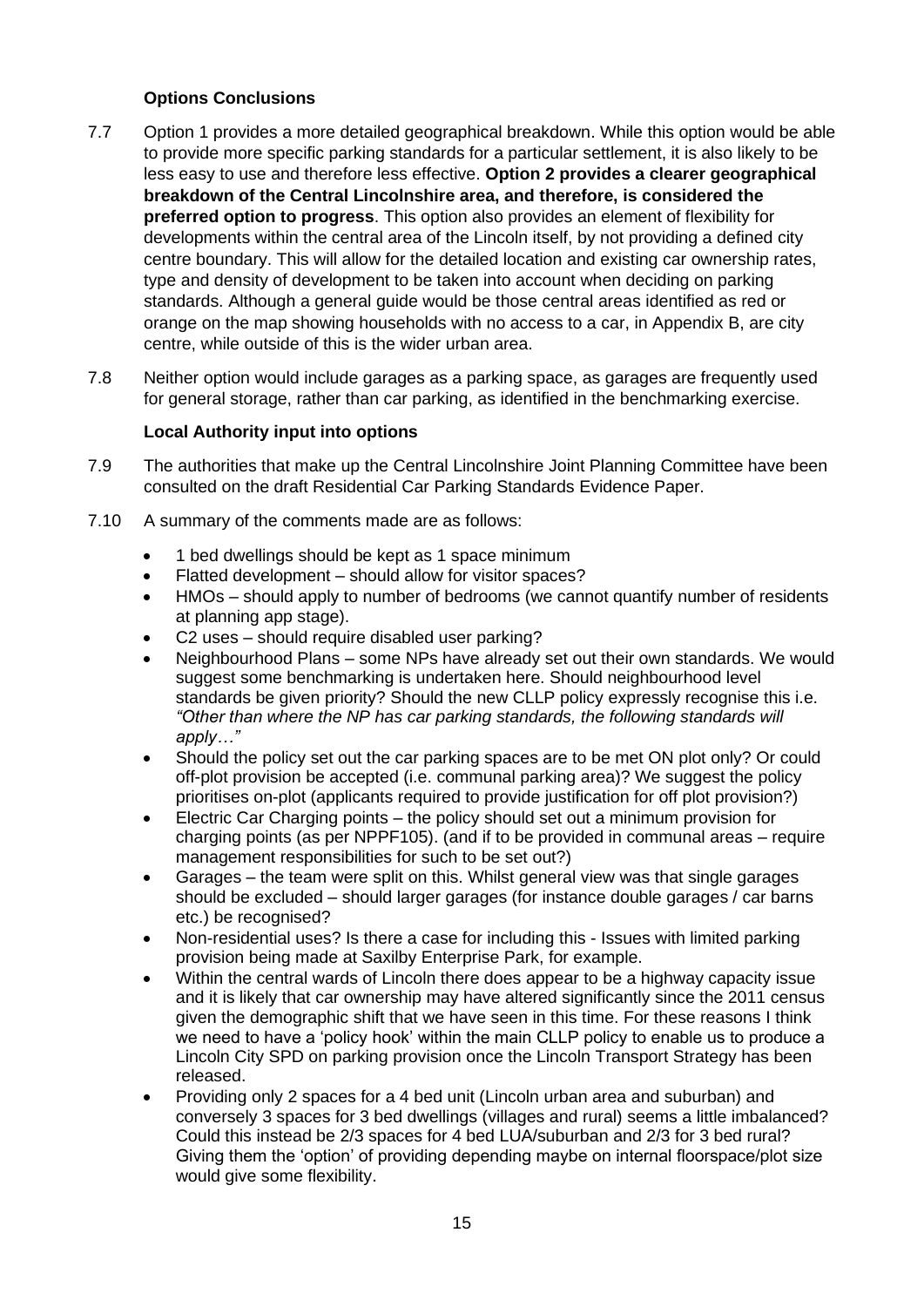7.11 A number of examples of developments where parking has been adequately addressed, or not, were also provided and have been referred to in the relevant section above.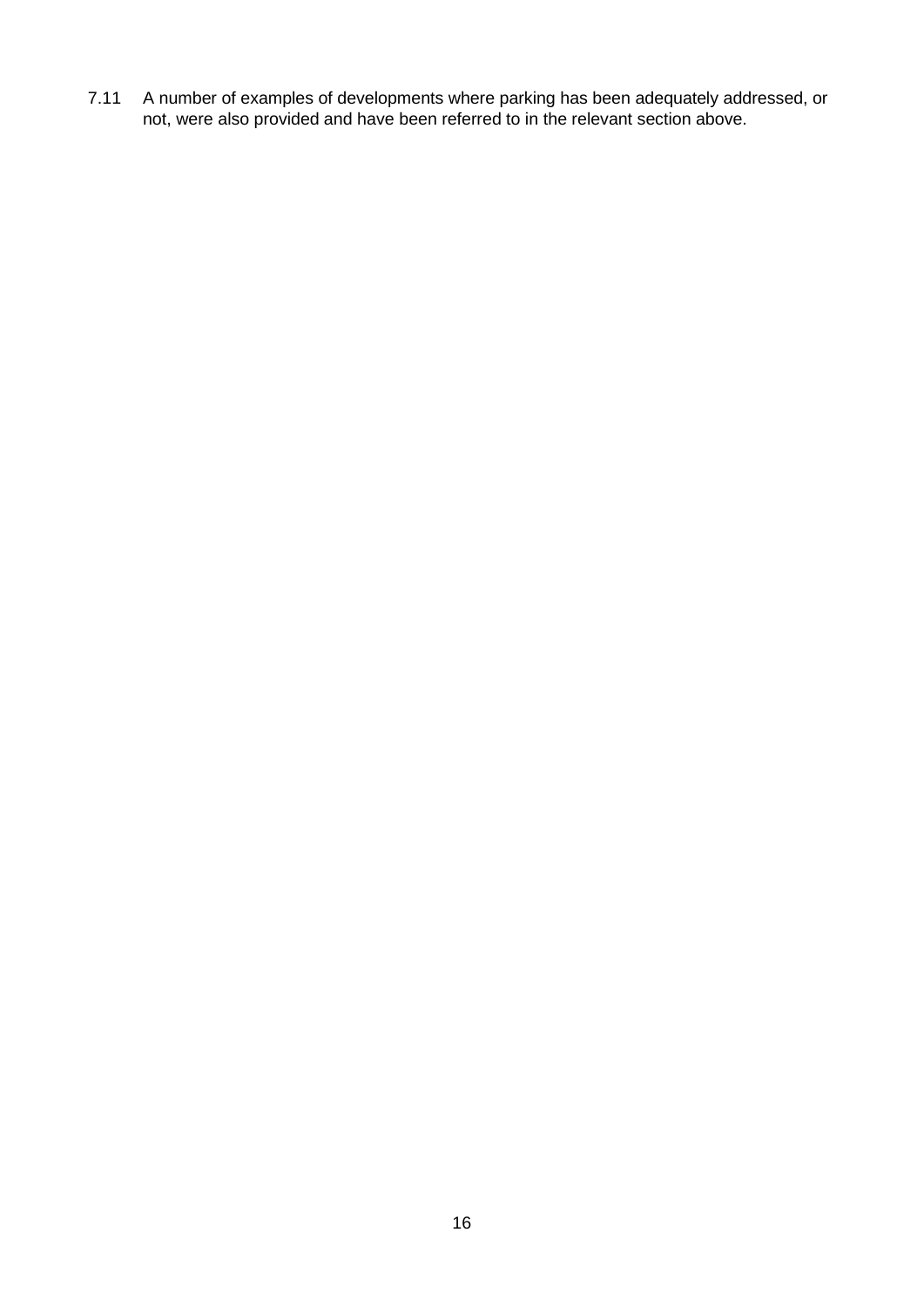## <span id="page-16-0"></span>**8. Central Lincolnshire Residential Parking Standards – Preferred Option Refinement.**

8.1 Option 2 has been identified as the preferred option, this option has been refined to take into account the comments received from the Central Lincolnshire Authorities. All figures quoted are minimum standards.

|                                               | <b>Lincoln City Centre</b>               | <b>Other Urban and</b><br><b>Suburban Areas</b><br>(including wider<br>Lincoln urban area,<br>main towns and<br>market towns) | <b>Villages and Rural</b><br>Area                                                           |  |
|-----------------------------------------------|------------------------------------------|-------------------------------------------------------------------------------------------------------------------------------|---------------------------------------------------------------------------------------------|--|
| 1 bed dwelling (C3)                           | No standards, each                       | 1                                                                                                                             | 1                                                                                           |  |
| 2 bed dwelling (C3)                           | application considered                   | $\overline{2}$                                                                                                                | $\overline{2}$                                                                              |  |
| 3 bed dwelling (C3)                           | on a case by case<br>basis (with further | $\overline{2}$                                                                                                                | 3                                                                                           |  |
| 4 bed dwelling (C3)                           | detail provided in a                     | $\overline{2}$                                                                                                                | 3                                                                                           |  |
| 5+ bed dwelling (C3)<br>Lincoln City specific |                                          | 3                                                                                                                             | 3                                                                                           |  |
|                                               | SPD)                                     | 1 plus visitor                                                                                                                | 1 plus visitor                                                                              |  |
| <b>Flatted Development</b>                    |                                          | allowance                                                                                                                     | allowance                                                                                   |  |
| C4 HMOs                                       |                                          | 1 per bedroom                                                                                                                 | 1 per bedroom                                                                               |  |
| <b>Sheltered Housing</b><br>Cat 1             |                                          | dwellings visitor spaces plus 1 per 10 disabled                                                                               | 1 space per unit plus 1 per warden plus 1 per 5                                             |  |
| Sheltered Housing<br>Cat 2                    |                                          | spaces.*                                                                                                                      |                                                                                             |  |
| <b>Extra Care</b>                             |                                          |                                                                                                                               |                                                                                             |  |
| <b>Residential care</b><br>homes for elderly  |                                          | 1 space per resident<br>staff plus 1 space per<br>5 beds for visitors 1<br>per 20 disabled*                                   | 1 space per resident<br>staff plus 1 space per<br>3 beds for visitors 1<br>per 20 disabled* |  |
| <b>Residential institutions</b>               |                                          | 1 space per FTE staff<br>plus 1 per 5 beds<br>visitor spaces*                                                                 | 1 space per resident<br>staff plus 1 space per<br>3 beds for visitors*                      |  |
| <b>Halls of Residence</b>                     |                                          | To be agreed on a case by case basis, 1<br>space per 40 beds as a starting point                                              |                                                                                             |  |

\* Adequate circulation space for Ambulances should also be provided.

- 8.2 A number of the comments raised by the local authorities related to a level of detail that will be included within the Local Plan policy itself when drafted rather than this evidence paper. These include:
	- The approach to neighbourhood plans that include their own parking standards;
	- Where parking spaces are to be located;
	- The requirement for electric charging points:
	- The approach to counting garages as parking provision.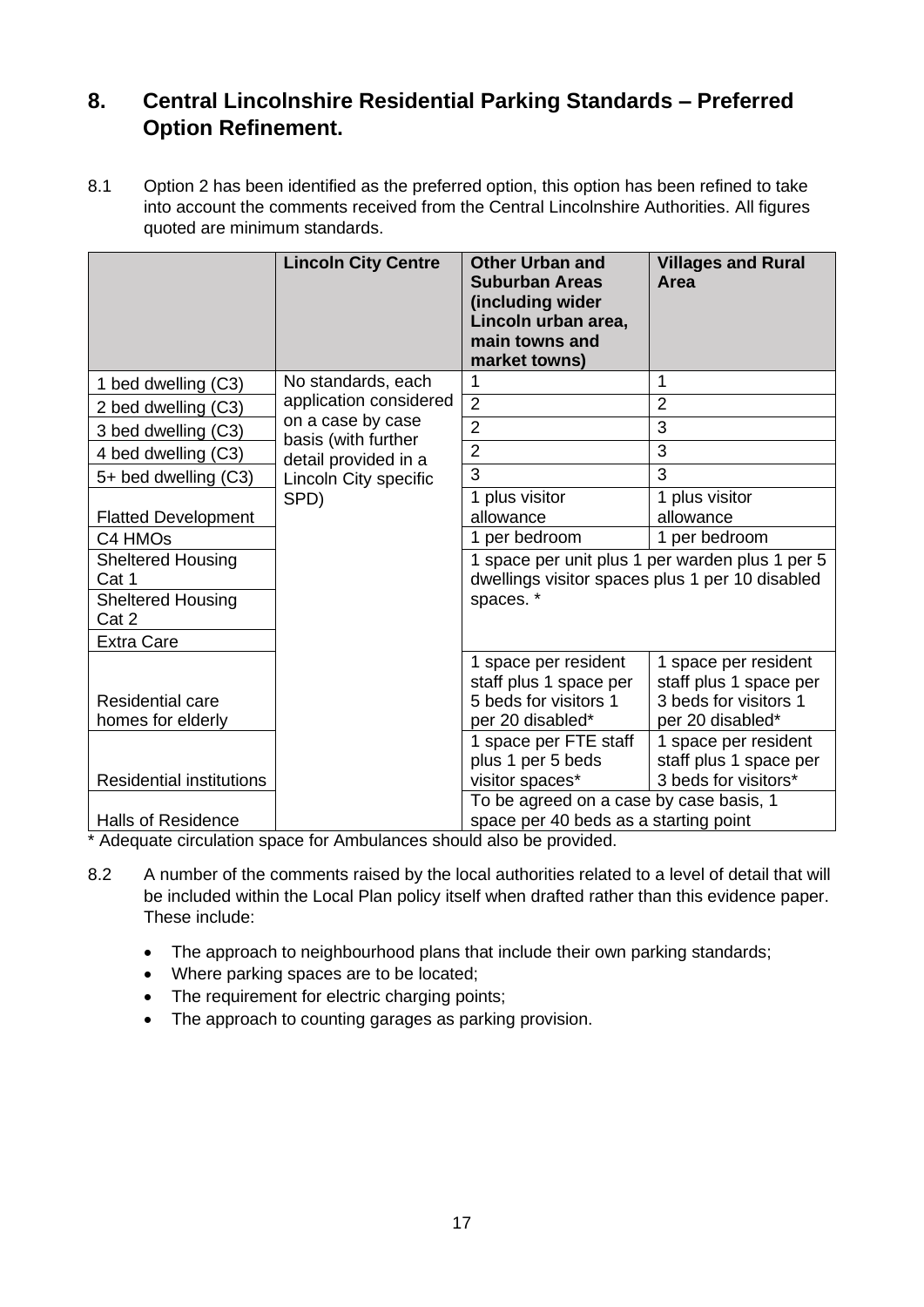## <span id="page-17-0"></span>**9. Regulation 18 Consultation Responses**

- 9.1 Only one response specifically made an objection to the parking standards set out at Appendix 2. This response is seeking for the parking standards for specialist accommodation for the elderly (Sheltered Housing Category 1 and Category 2 and Extra Care) to be reduced, thus providing fewer parking spaces. The respondent suggested an alternative set off standards as follows:
	- 1 space per every 4 dwellings for Extra Care accommodation
	- 1 space per every 3 dwellings for Sheltered Housing.

This is considerably less than the minimum standard consulted on.

- 9.2 In response to the objection received, the benchmarking exercise has been revisited. While a number of the recently adopted Local Plans reviewed have standards that allow for less parking, these Plans are for more urban areas than Central Lincolnshire, which will also have better public transport links and more facilities in closer proximity to a development. In this regard, it is considered that the Parking Standards, as set out in Appendix 2 of the Draft Local Plan, as consulted on, are appropriate for specialist accommodation for the elderly in Central Lincolnshire.
- 9.3 In addition to revisiting the benchmarking exercise, Planning Officers from each of the 3 Central Lincolnshire District Authorities were consulted on. Each of the authorities were able to provide experience of recent developments for specialist accommodation for the elderly and the level of parking provided, or permitted on sites not started.
- 9.4 The majority of evidence provided was in relation to sheltered housing schemes (Over 55s). Within West Lindsay, two LACE housing schemes were identified, both of which are in accessible locations with facilities within very short walking distance (Roman Gate Court on the outskirts of Lincoln, Wellington View, Ingham) and provided 1 space per unit. Within the City Of Lincoln, one scheme was identified, on Boutham Park Road, adjacent to bus stops, medical centre and a small supermarket, this scheme provided 1 space per 2 units, which appears to just about meet the demand for parking on site. Finally one scheme in Sleaford town centre has planning permission, with parking to be provided at 1 space per 2 units.
- 9.5 It is considered that being an age restricted development is not reason enough for a lower level of parking provision, as many people do still drive well into their retirement.
- 9.6 Having considered the predominant rural nature of Central Lincolnshire, the provision of parking in recent applicable developments, and the observations and experiences of officers, it is considered that the parking standards as set out are appropriate for the area and do not need to be amended.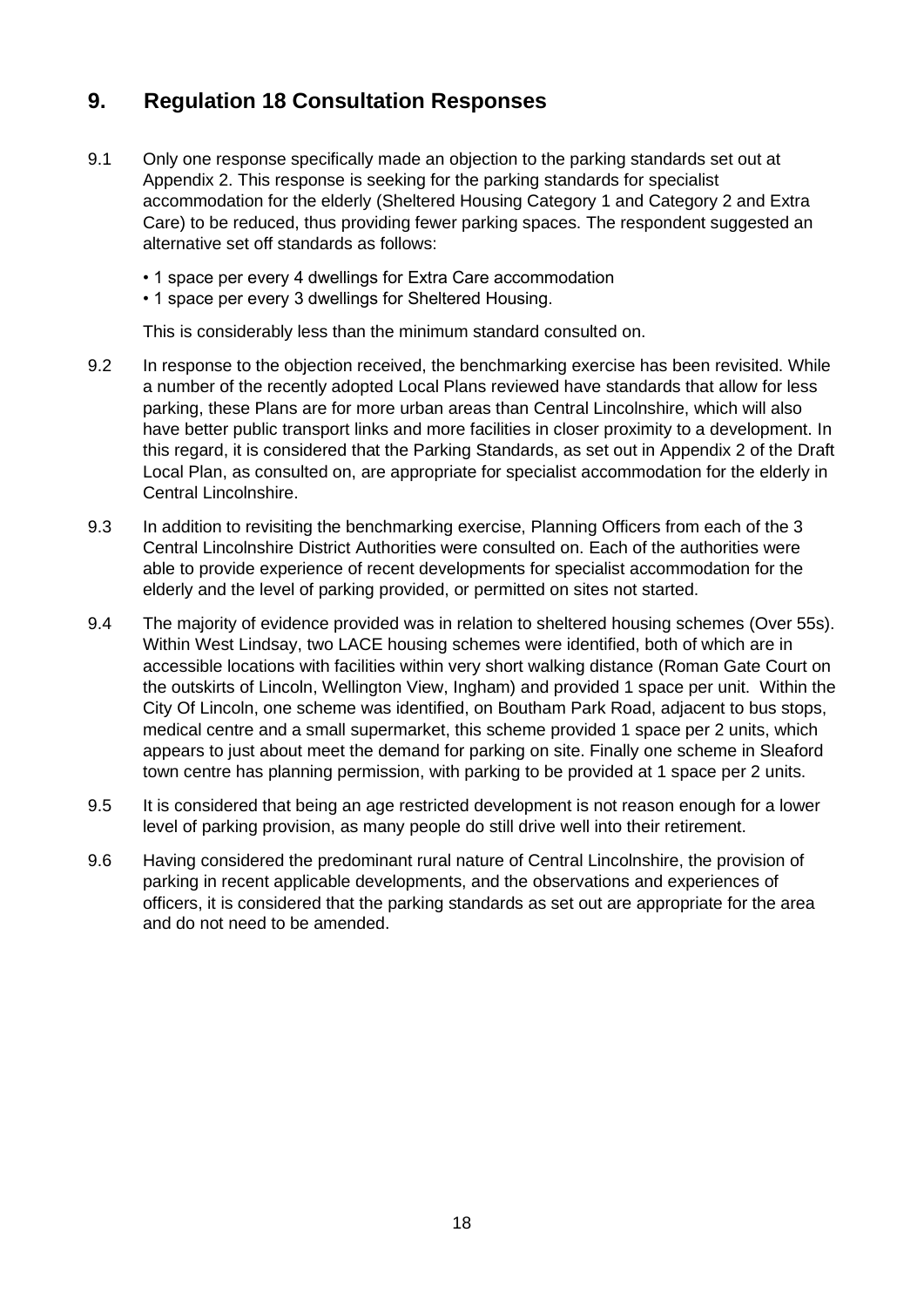## <span id="page-18-0"></span>**Appendix A Ward breakdown of car ownership (by authority)**

#### **Lincoln Wards**

|                  | No car or<br>van in<br>household | 1 car or van<br>in household | 2 cars or<br>vans in<br>household | 3 cars or<br>vans in<br>household | $4+$ cars or<br>vans in<br>household |
|------------------|----------------------------------|------------------------------|-----------------------------------|-----------------------------------|--------------------------------------|
| Abbey            | 38.4%                            | 43.9%                        | 14.6%                             | 2.7%                              | 0.5%                                 |
| <b>Birchwood</b> | 25.8%                            | 48.5%                        | 21.5%                             | 3.1%                              | 1.1%                                 |
| <b>Boultham</b>  | 29.3%                            | 47.0%                        | 18.6%                             | 4.2%                              | 1.0%                                 |
| Bracebridge      | 14.5%                            | 46.9%                        | 30.4%                             | 6.3%                              | 1.9%                                 |
| Carholme         | 32.7%                            | 46.0%                        | 17.6%                             | 3.0%                              | 0.7%                                 |
| Castle           | 34.2%                            | 47.7%                        | 14.7%                             | 2.6%                              | 0.8%                                 |
| Glebe            | 26.0%                            | 50.2%                        | 20.0%                             | 3.0%                              | 0.7%                                 |
| Hartsholme       | 12.6%                            | 50.0%                        | 30.4%                             | 5.6%                              | 1.4%                                 |
| <b>Minster</b>   | 31.6%                            | 45.5%                        | 19.1%                             | 2.8%                              | 1.0%                                 |
| Moorland         | 31.9%                            | 44.7%                        | 18.8%                             | 3.4%                              | 1.2%                                 |
| Park             | 37.0%                            | 46.3%                        | 13.6%                             | 2.4%                              | 0.7%                                 |

#### **Please note:**

For all tables, the lightest yellow identifies the highest percentage within each category, and the darkest green the lowest percentage.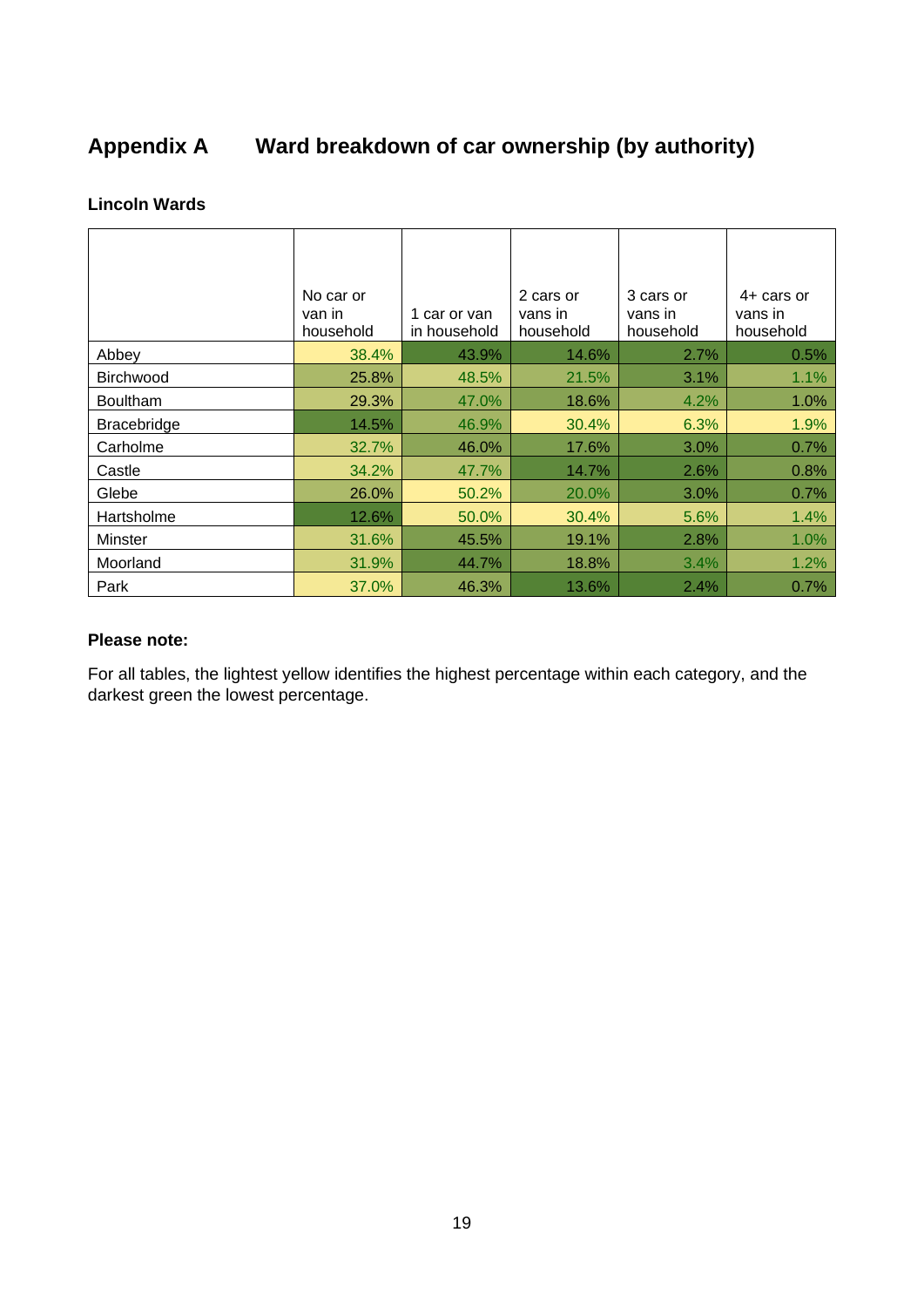#### **North Kesteven Wards**

|                                       | No cars or<br>vans in<br>household | 1 car or<br>van in<br>household | 2 cars or<br>vans in<br>household | 3 cars or<br>vans in<br>household | 4+ cars or<br>vans in<br>household |
|---------------------------------------|------------------------------------|---------------------------------|-----------------------------------|-----------------------------------|------------------------------------|
| Ashby de la Launde and Cranwell       | 7.4%                               | 41.2%                           | 39.9%                             | 8.5%                              | 3.0%                               |
| Bassingham and Brant Broughton        | 7.2%                               | 35.2%                           | 42.1%                             | 11.7%                             | 3.9%                               |
| Billinghay, Martin and North Kyme     | 10.6%                              | 42.9%                           | 36.3%                             | 7.2%                              | 3.0%                               |
| Bracebridge Heath and Waddington East | 14.8%                              | 47.5%                           | 31.1%                             | 5.4%                              | 1.2%                               |
| <b>Branston</b>                       | 12.7%                              | 45.9%                           | 32.8%                             | 6.5%                              | 2.2%                               |
| <b>Cliff Villages</b>                 | 9.0%                               | 41.1%                           | 37.5%                             | 8.8%                              | 3.6%                               |
| Eagle, Swinderby and Witham St Hughs  | 5.2%                               | 39.1%                           | 44.2%                             | 8.8%                              | 2.7%                               |
| <b>Heckington Rural</b>               | 12.8%                              | 45.7%                           | 31.7%                             | 7.1%                              | 2.6%                               |
| Heighington and Washingborough        | 12.5%                              | 45.7%                           | 32.7%                             | 7.1%                              | 2.0%                               |
| Kirkby la Thorpe and South Kyme       | 7.6%                               | 39.8%                           | 39.1%                             | 10.6%                             | 3.0%                               |
| Leasingham and Rauceby                | 10.5%                              | 46.4%                           | 33.0%                             | 7.8%                              | 2.3%                               |
| Metheringham                          | 12.6%                              | 44.8%                           | 34.0%                             | 6.0%                              | 2.5%                               |
| North Hykeham Forum                   | 14.0%                              | 48.3%                           | 31.5%                             | 4.9%                              | 1.3%                               |
| North Hykeham Memorial                | 15.2%                              | 49.0%                           | 28.3%                             | 5.6%                              | 1.9%                               |
| North Hykeham Mill                    | 14.6%                              | 47.3%                           | 30.9%                             | 5.6%                              | 1.6%                               |
| North Hykeham Moor                    | 17.7%                              | 49.6%                           | 25.4%                             | 6.4%                              | 0.9%                               |
| North Hykeham Witham                  | 13.7%                              | 54.3%                           | 25.8%                             | 5.2%                              | 1.0%                               |
| Osbournby                             | 8.0%                               | 40.8%                           | 38.6%                             | 9.4%                              | 3.2%                               |
| Ruskington                            | 15.2%                              | 46.0%                           | 29.9%                             | 6.4%                              | 2.6%                               |
| Skellingthorpe                        | 10.1%                              | 43.6%                           | 36.0%                             | 6.5%                              | 3.8%                               |
| <b>Sleaford Castle</b>                | 23.6%                              | 47.8%                           | 23.2%                             | 4.5%                              | 0.9%                               |
| Sleaford Holdingham                   | 19.2%                              | 44.7%                           | 29.6%                             | 4.8%                              | 1.7%                               |
| <b>Sleaford Navigation</b>            | 34.4%                              | 43.4%                           | 19.3%                             | 1.7%                              | 1.3%                               |
| Sleaford Quarrington and Mareham      | 9.0%                               | 42.5%                           | 39.3%                             | 7.2%                              | 2.0%                               |
| <b>Sleaford Westholme</b>             | 27.1%                              | 49.2%                           | 19.1%                             | 3.2%                              | 1.4%                               |
| <b>Waddington West</b>                | 12.3%                              | 46.0%                           | 32.2%                             | 8.2%                              | 1.4%                               |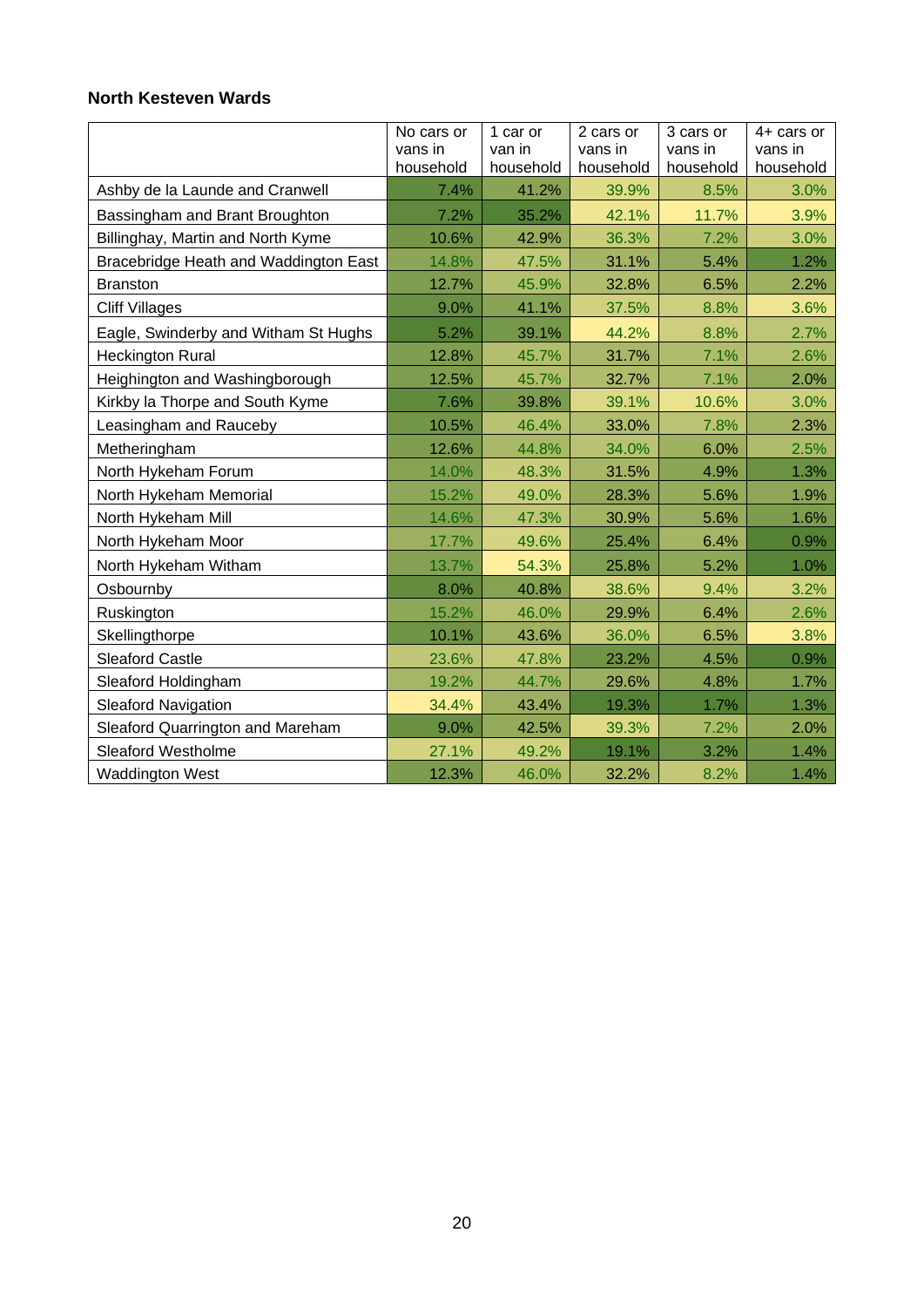## **West Lindsey Wards**

|                         | No cars or<br>vans in<br>household | 1 car or van<br>in household | 2 cars or<br>vans in<br>household | 3 cars or<br>vans in<br>household | 4+ cars or<br>vans in<br>household |
|-------------------------|------------------------------------|------------------------------|-----------------------------------|-----------------------------------|------------------------------------|
| Bardney                 | 14.3%                              | 42.0%                        | 31.6%                             | 9.0%                              | 3.2%                               |
| Caistor                 | 14.2%                              | 42.0%                        | 32.9%                             | 7.5%                              | 3.4%                               |
| Cherry Willingham       | 11.9%                              | 46.4%                        | 32.3%                             | 7.2%                              | 2.1%                               |
| Dunholme                | 10.3%                              | 41.4%                        | 35.1%                             | 10.3%                             | 2.9%                               |
| Fiskerton               | 10.3%                              | 39.7%                        | 39.5%                             | 8.2%                              | 2.3%                               |
| Gainsborough East       | 32.4%                              | 46.4%                        | 17.1%                             | 3.3%                              | 0.9%                               |
| Gainsborough North      | 26.5%                              | 47.5%                        | 21.1%                             | 3.7%                              | 1.2%                               |
| Gainsborough South-West | 35.4%                              | 47.8%                        | 13.8%                             | 2.2%                              | 0.9%                               |
| Hemswell                | 8.8%                               | 40.9%                        | 35.2%                             | 11.0%                             | 4.1%                               |
| Kelsey                  | 5.7%                               | 33.2%                        | 42.3%                             | 12.4%                             | 6.3%                               |
| Lea                     | 9.1%                               | 39.4%                        | 37.8%                             | 9.9%                              | 3.8%                               |
| Market Rasen            | 20.4%                              | 45.9%                        | 25.6%                             | 5.6%                              | 2.5%                               |
| Middle Rasen            | 9.1%                               | 41.9%                        | 35.8%                             | 9.4%                              | 3.8%                               |
| Nettleham               | 12.5%                              | 42.7%                        | 35.1%                             | 6.7%                              | 3.0%                               |
| Saxilby                 | 10.6%                              | 42.1%                        | 36.7%                             | 8.1%                              | 2.5%                               |
| Scampton                | 6.3%                               | 39.9%                        | 40.8%                             | 9.3%                              | 3.7%                               |
| Scotter                 | 7.3%                               | 37.8%                        | 40.7%                             | 10.7%                             | 3.5%                               |
| Stow                    | 9.9%                               | 38.7%                        | 37.3%                             | 10.1%                             | 4.1%                               |
| Sudbrooke               | 4.4%                               | 36.4%                        | 45.2%                             | 10.6%                             | 3.4%                               |
| Thonock                 | 13.1%                              | 42.2%                        | 32.1%                             | 9.8%                              | 2.8%                               |
| Torksey                 | 8.2%                               | 45.5%                        | 33.7%                             | 8.7%                              | 3.9%                               |
| Waddingham and Spital   | 6.4%                               | 34.8%                        | 41.9%                             | 11.4%                             | 5.5%                               |
| Welton                  | 11.1%                              | 41.0%                        | 37.5%                             | 7.2%                              | 3.2%                               |
| <b>Wold View</b>        | 11.0%                              | 42.3%                        | 32.5%                             | 10.9%                             | 3.4%                               |
| Yarborough              | 10.9%                              | 43.0%                        | 34.1%                             | 8.3%                              | 3.7%                               |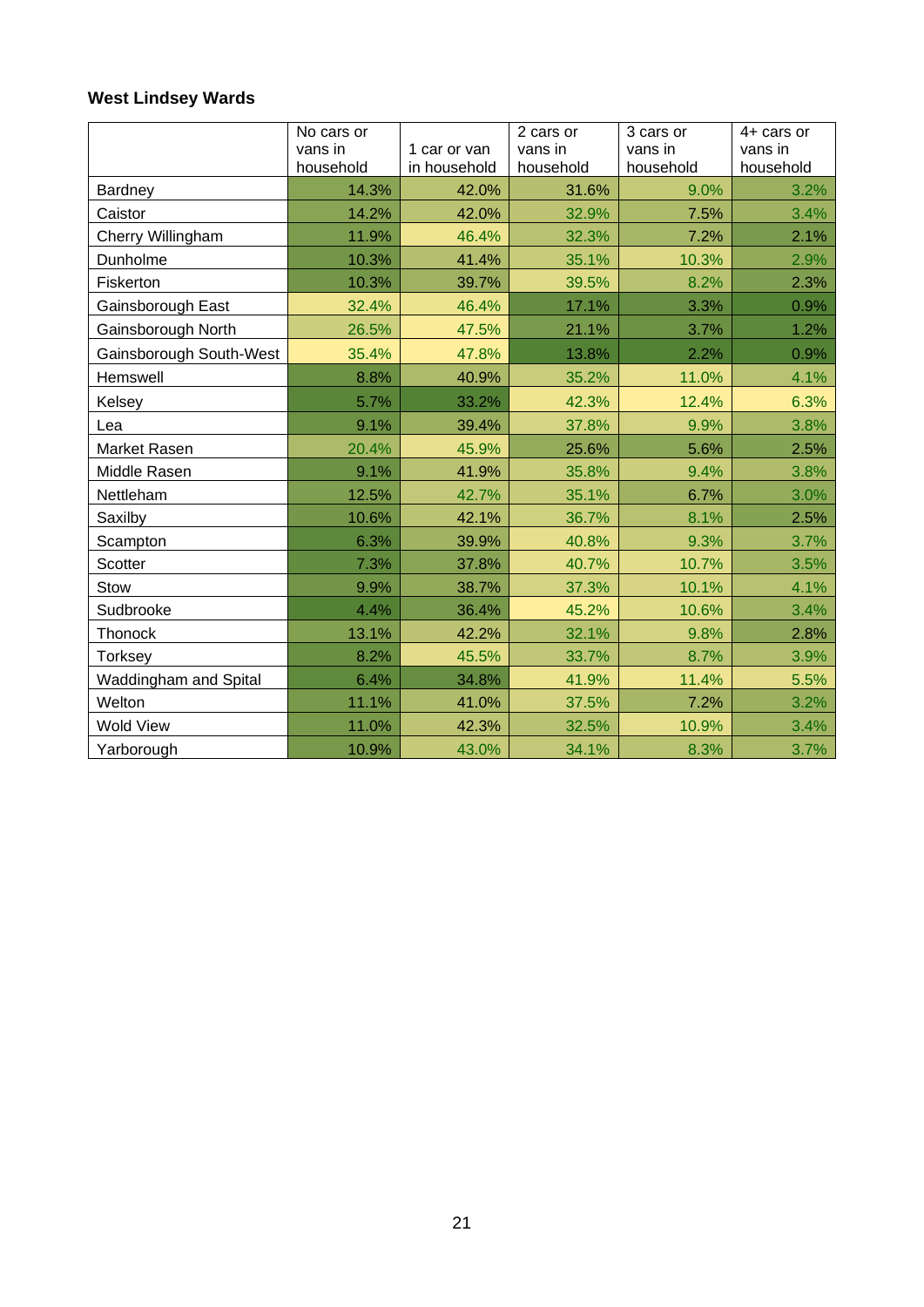## <span id="page-21-0"></span>**Appendix B Map of Lincoln car ownership by Lower Lever Super Output Area**

| Map Key |            |          |            |     |  |  |  |
|---------|------------|----------|------------|-----|--|--|--|
|         |            |          |            |     |  |  |  |
| >40%    | $30 - 40%$ | 25 - 30% | $20 - 25%$ | 20% |  |  |  |

Map 1: Proportion of households with no access to a car or van

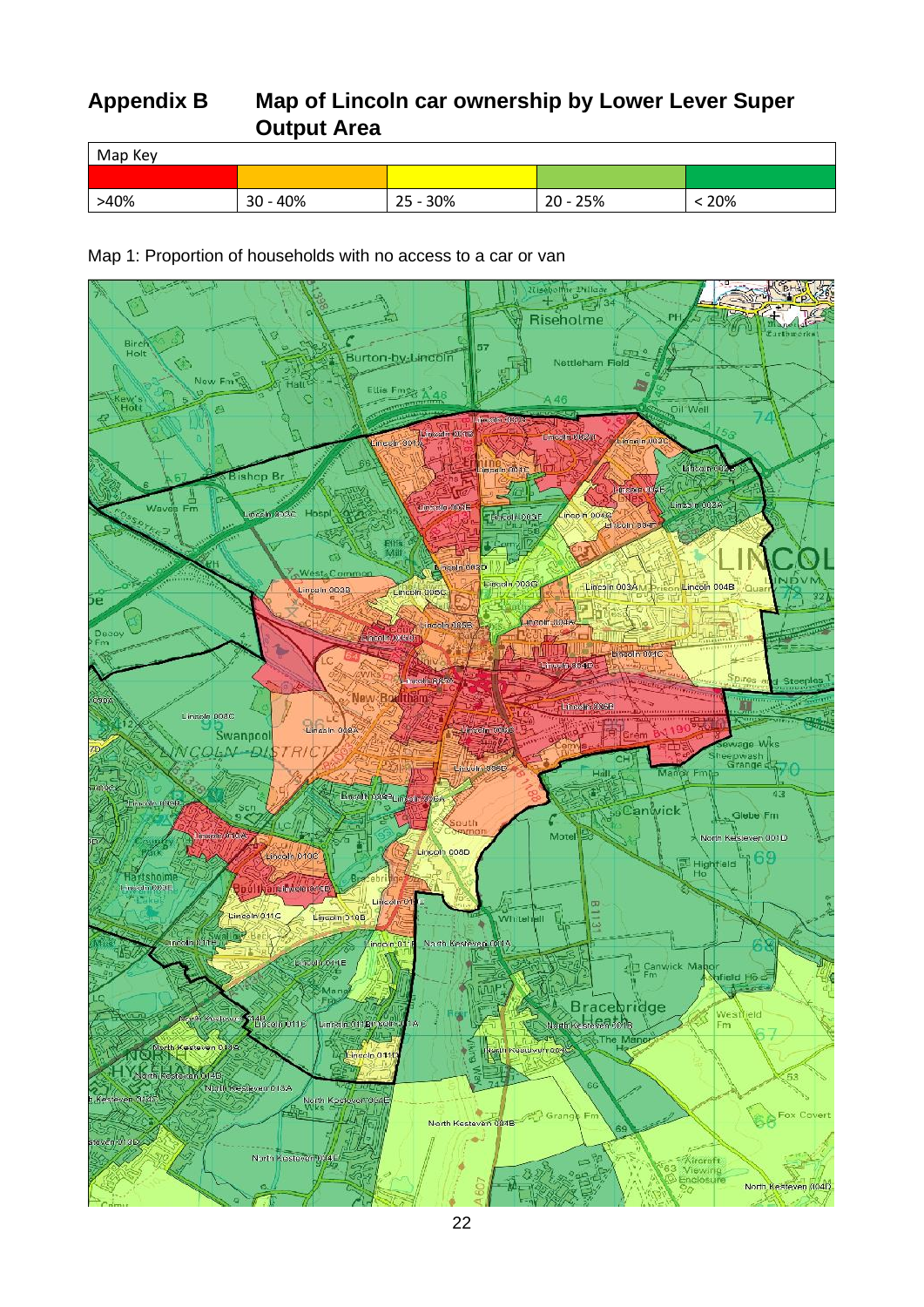# <span id="page-22-0"></span>**Appendix C Breakdown of car ownership in Lincoln by LLSOA**

**Please note:** the lightest yellow identifies the highest percentage within each category, and the darkest green the lowest percentage.

|              | No cars or vans in<br>household | 1 car or van in<br>household | 2 cars or vans in<br>household | 3 cars or vans in<br>household | 4+ cars or vans in<br>household |
|--------------|---------------------------------|------------------------------|--------------------------------|--------------------------------|---------------------------------|
| Lincoln 001A | 35.5%                           | 48.9%                        | 13.1%                          | 1.8%                           | $0.6\%$                         |
| Lincoln 001B | 47.4%                           | 43.1%                        | 7.7%                           | 1.6%                           | 0.3%                            |
| Lincoln 001C | 33.3%                           | 44.7%                        | 18.1%                          | 3.0%                           | 0.9%                            |
| Lincoln 001D | 42.9%                           | 44.5%                        | 11.0%                          | 1.1%                           | 0.5%                            |
| Lincoln 002A | 17.3%                           | 50.0%                        | 26.2%                          | 4.8%                           | 1.7%                            |
| Lincoln 002B | 9.1%                            | 55.2%                        | 30.2%                          | 5.2%                           | 0.1%                            |
| Lincoln 002C | 33.8%                           | 51.0%                        | 14.3%                          | 0.8%                           | 0.2%                            |
| Lincoln 002D | 43.5%                           | 41.7%                        | 12.6%                          | 1.4%                           | 0.8%                            |
| Lincoln 003A | 28.4%                           | 49.2%                        | 17.4%                          | 4.4%                           | 0.6%                            |
| Lincoln 003B | 31.5%                           | 46.2%                        | 18.8%                          | 2.5%                           | 1.0%                            |
| Lincoln 003C | 13.3%                           | 49.2%                        | 31.5%                          | 5.1%                           | 1.0%                            |
| Lincoln 003D | 35.3%                           | 48.9%                        | 11.4%                          | 3.6%                           | 0.7%                            |
| Lincoln 003E | 24.4%                           | 49.6%                        | 22.2%                          | 2.6%                           | 1.2%                            |
| Lincoln 003F | 17.7%                           | 45.7%                        | 29.0%                          | 5.6%                           | 2.0%                            |
| Lincoln 003G | 19.9%                           | 50.7%                        | 24.5%                          | 3.9%                           | 1.0%                            |
| Lincoln 004A | 36.2%                           | 45.4%                        | 14.8%                          | 3.1%                           | 0.5%                            |
| Lincoln 004B | 27.4%                           | 50.1%                        | 19.9%                          | 2.1%                           | 0.5%                            |
| Lincoln 004C | 34.9%                           | 49.6%                        | 13.0%                          | 2.2%                           | 0.3%                            |
| Lincoln 004D | 54.5%                           | 37.1%                        | 7.3%                           | 0.9%                           | 0.2%                            |
| Lincoln 004E | 42.7%                           | 45.8%                        | 9.4%                           | 1.6%                           | 0.5%                            |
| Lincoln 004F | 32.0%                           | 45.7%                        | 16.8%                          | 4.5%                           | 1.0%                            |
| Lincoln 004G | 28.3%                           | 47.5%                        | 21.7%                          | 1.1%                           | 1.5%                            |
| Lincoln 005A | 46.3%                           | 43.5%                        | 9.2%                           | 0.6%                           | 0.4%                            |
| Lincoln 005B | 32.5%                           | 44.3%                        | 18.3%                          | 3.8%                           | 1.1%                            |
| Lincoln 005C | 27.1%                           | 49.9%                        | 18.4%                          | 3.9%                           | 0.6%                            |
| Lincoln 005D | 49.6%                           | 38.4%                        | 8.8%                           | 2.8%                           | 0.4%                            |
| Lincoln 006A | 40.3%                           | 44.9%                        | 11.6%                          | 2.5%                           | 0.7%                            |
| Lincoln 006B | 58.7%                           | 34.5%                        | 6.0%                           | $0.7\%$                        | 0.2%                            |
| Lincoln 006C | 44.7%                           | 42.7%                        | 9.8%                           | 2.3%                           | 0.5%                            |
| Lincoln 006D | 38.8%                           | 43.5%                        | 14.9%                          | 2.2%                           | 0.6%                            |
| Lincoln 007A | 37.1%                           | 47.6%                        | 13.0%                          | 1.6%                           | 0.8%                            |
| Lincoln 007B | 16.2%                           | 52.5%                        | 27.8%                          | 2.8%                           | 0.7%                            |
| Lincoln 007C | 44.5%                           | 43.1%                        | 10.8%                          | 1.0%                           | 0.6%                            |
| Lincoln 007D | 27.0%                           | 46.2%                        | 21.4%                          | 4.0%                           | 1.3%                            |
| Lincoln 008A | 33.3%                           | 48.8%                        | 16.0%                          | 1.7%                           | 0.2%                            |
| Lincoln 008B | 16.4%                           | 49.4%                        | 25.6%                          | 6.7%                           | 1.9%                            |
| Lincoln 008C | 16.6%                           | 48.2%                        | 27.8%                          | 6.7%                           | 0.8%                            |
| Lincoln 008D | 26.8%                           | 47.8%                        | 20.0%                          | 3.6%                           | 1.7%                            |
| Lincoln 009A | 9.2%                            | 50.0%                        | 31.0%                          | 7.0%                           | 2.9%                            |
| Lincoln 009B | 12.2%                           | 50.8%                        | 31.2%                          | 4.6%                           | 1.2%                            |